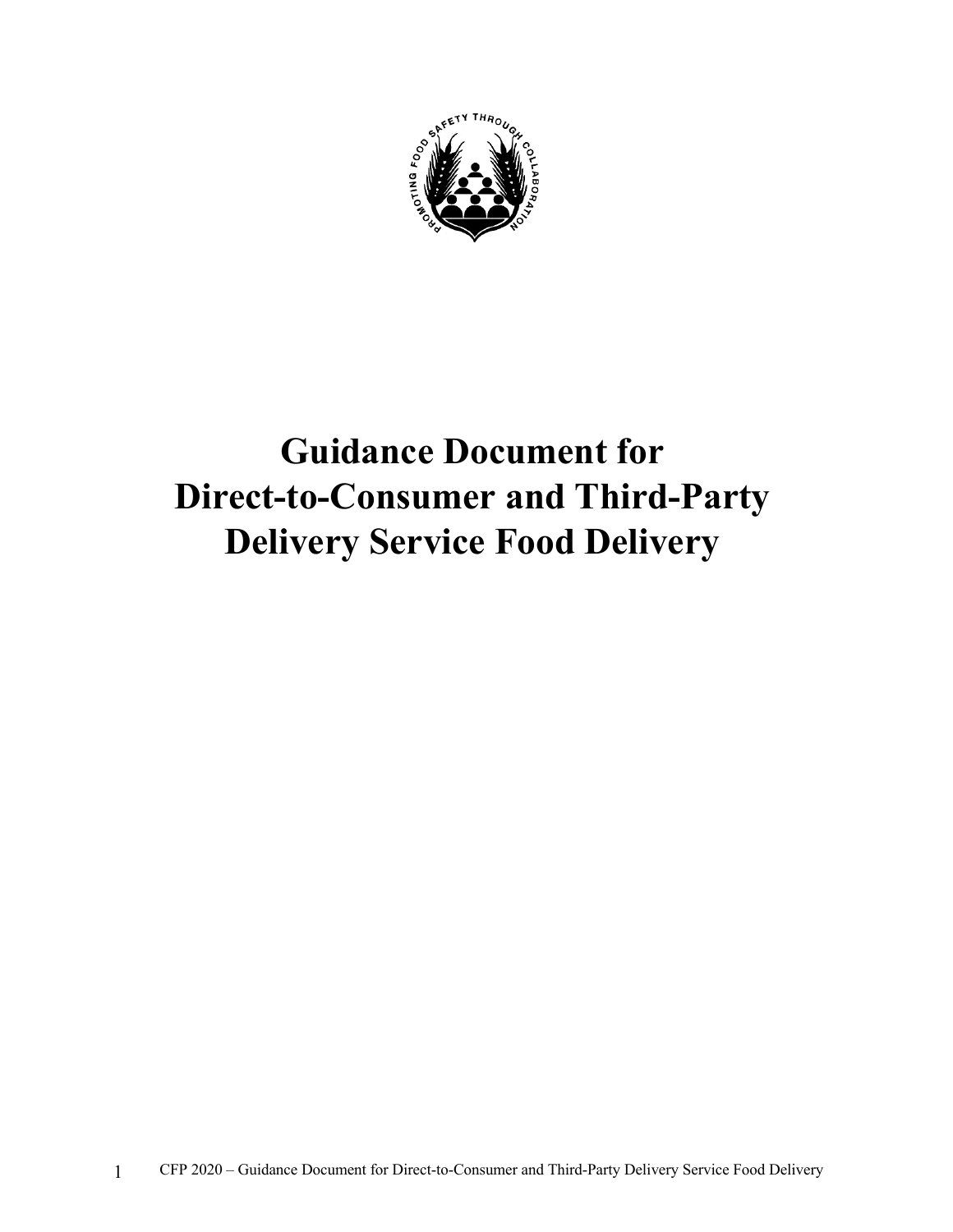## **Prepared by the Direct to Consumer Delivery Committee 2018-2020 Conference for Food Protection**

| Don Schaffner, Chair                       |
|--------------------------------------------|
| Albert Espinoza, Vice Chair                |
| <b>Anthony Auffray</b>                     |
| Nancy Beyer                                |
| Christina Bongo-Box                        |
| <b>Robert Brown</b>                        |
| <b>Catherine Feeney</b>                    |
| Caroline Friel                             |
| Joe Graham                                 |
| Cris Hernandez                             |
| <b>Rosalind LaFleur</b>                    |
| Valerie Madamba, Subcommittee Chair        |
| Corey Millwood                             |
| Joseph Navin                               |
| <b>Travis Patton</b>                       |
| Jim Rogers                                 |
| Lily Yang                                  |
| Jessica Zetlau, Subcommittee Chair         |
| <b>Federal consultants and alternates:</b> |
| Melanie Abley                              |
| <b>Susan Hammons</b>                       |
| Jessica Otto                               |
| Donna Wanucha                              |
| <b>Council III chair and vice-chair:</b>   |
| Keith Jackson                              |
| Christine Applewhite                       |
|                                            |

**At-large, non-voting members:** Christina Ams Thomas Arbizu Joshua Ball Callie Bleckner Jeffrey Clark Alicia Collins Matt Colson Michelle Cox-Horton Liz Duffy Adam Friedlander Kathryn Heil Becki Holmes Sharon Humphries Sarah Kantrowitz Helen Kor Nidal Khatib Aimee Lee Michael Luczynski Todd Mers Ashley Miller Elaine Money Eric Moore Jaymin Patel Brandy Sheehan Ellen Thomas Scott Vinson Dilshika Wijesekera Linda Zaziski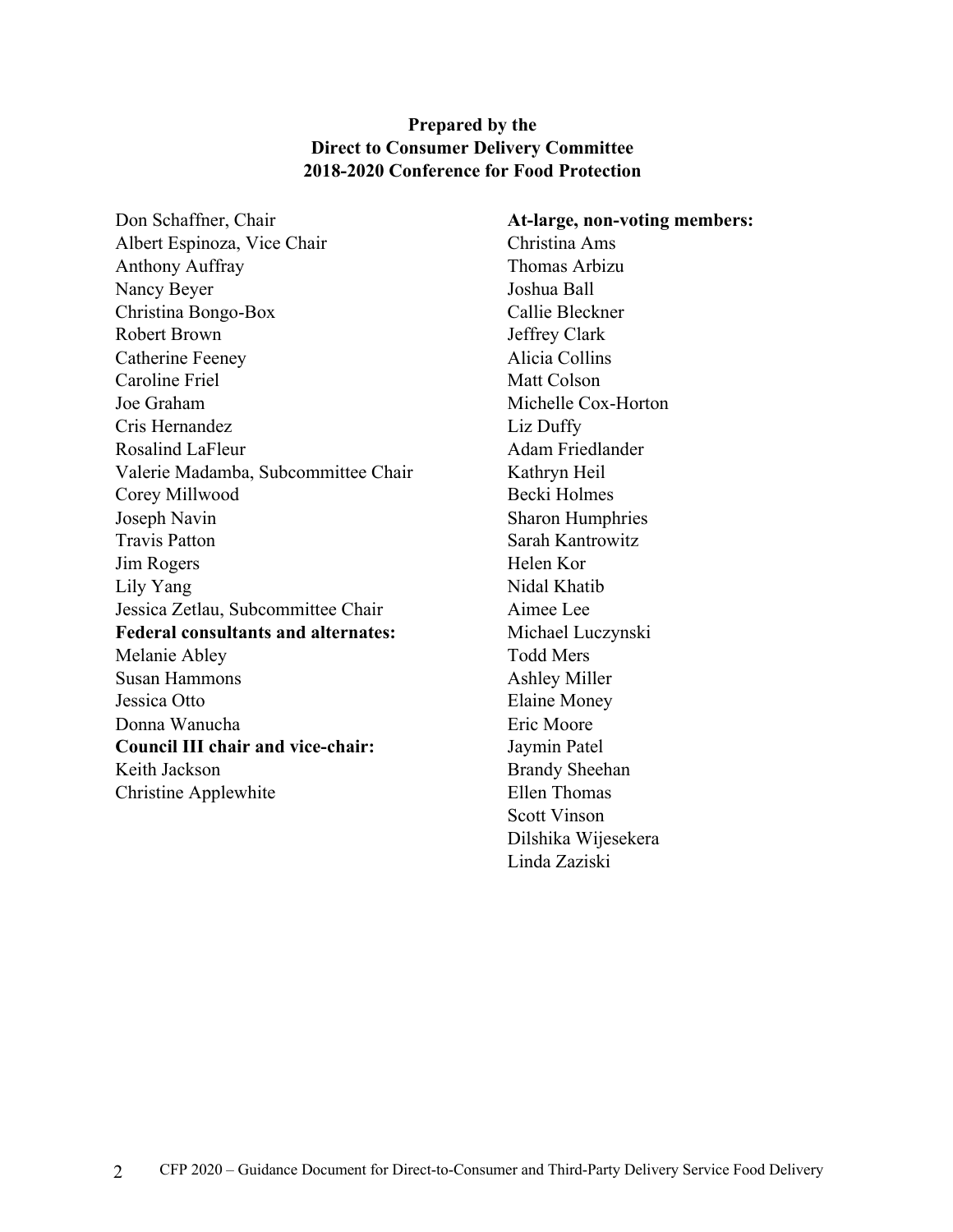## **based on an earlier draft from Mail Order Foods Committee 2016-2018 Conference for Food Protection**

Christine Applewhite, Chair Christina Bongo-Box, Vice-Chair Anthony Auffray Mitzi Baum Blanca Caballero Andrew Harris Deborah Marlow Jennifer Reyes Don Schaffner Ellen Thomas Lisa Weddig Kelli Whiting John Zimmermann **Federal consultants and alternates:** Melanie Abley Kristina Barlow Mary Cartagena Evelyne Mbandi Jessica Otto **At-large, non-voting members:** Ashley Hallowell Aimee Lee Clyde Manuel Mark Moretz Alli Pearson **Council III chair and vice-chair:** Davene Sarrocco-Smith Keith Jackson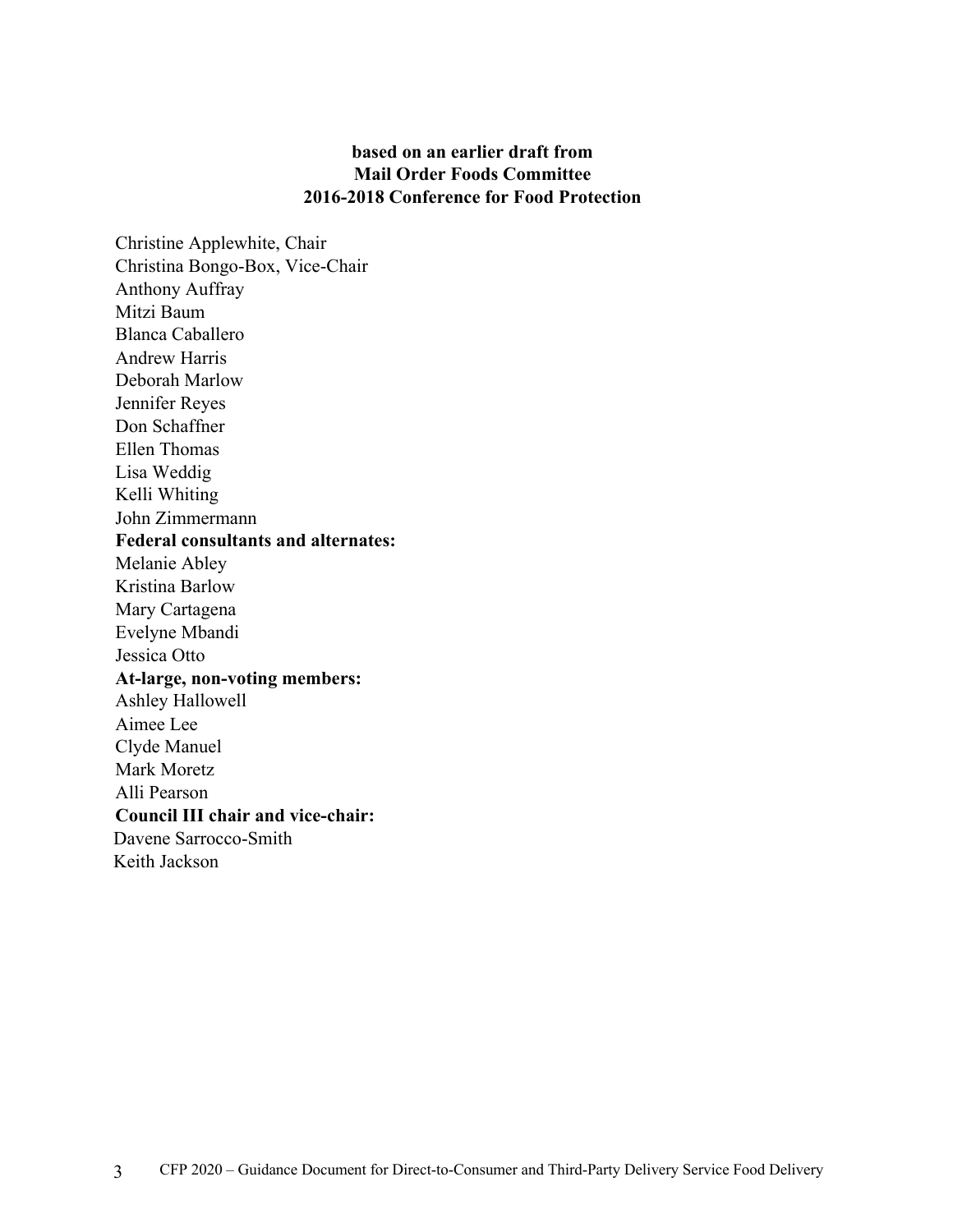# **Table of Contents**

| $\mathbf{1}$ .  |            |  |  |  |  |
|-----------------|------------|--|--|--|--|
| 2.              |            |  |  |  |  |
| 3.              |            |  |  |  |  |
| 4.              |            |  |  |  |  |
| A.              |            |  |  |  |  |
| <b>B.</b>       |            |  |  |  |  |
| 5.              |            |  |  |  |  |
| A.              |            |  |  |  |  |
| Β.              |            |  |  |  |  |
| $\mathbf{C}$ .  |            |  |  |  |  |
| D.              |            |  |  |  |  |
| Ε.              |            |  |  |  |  |
| F.              |            |  |  |  |  |
| G.              |            |  |  |  |  |
| Н.              |            |  |  |  |  |
| 6.              |            |  |  |  |  |
| А.              |            |  |  |  |  |
| <b>B.</b>       |            |  |  |  |  |
| $\mathcal{C}$ . |            |  |  |  |  |
| D.              |            |  |  |  |  |
| Ε.              |            |  |  |  |  |
| 7.              | Appendices |  |  |  |  |
| A.              |            |  |  |  |  |
| $\bf{B}$ .      |            |  |  |  |  |
| $\mathcal{C}$ . |            |  |  |  |  |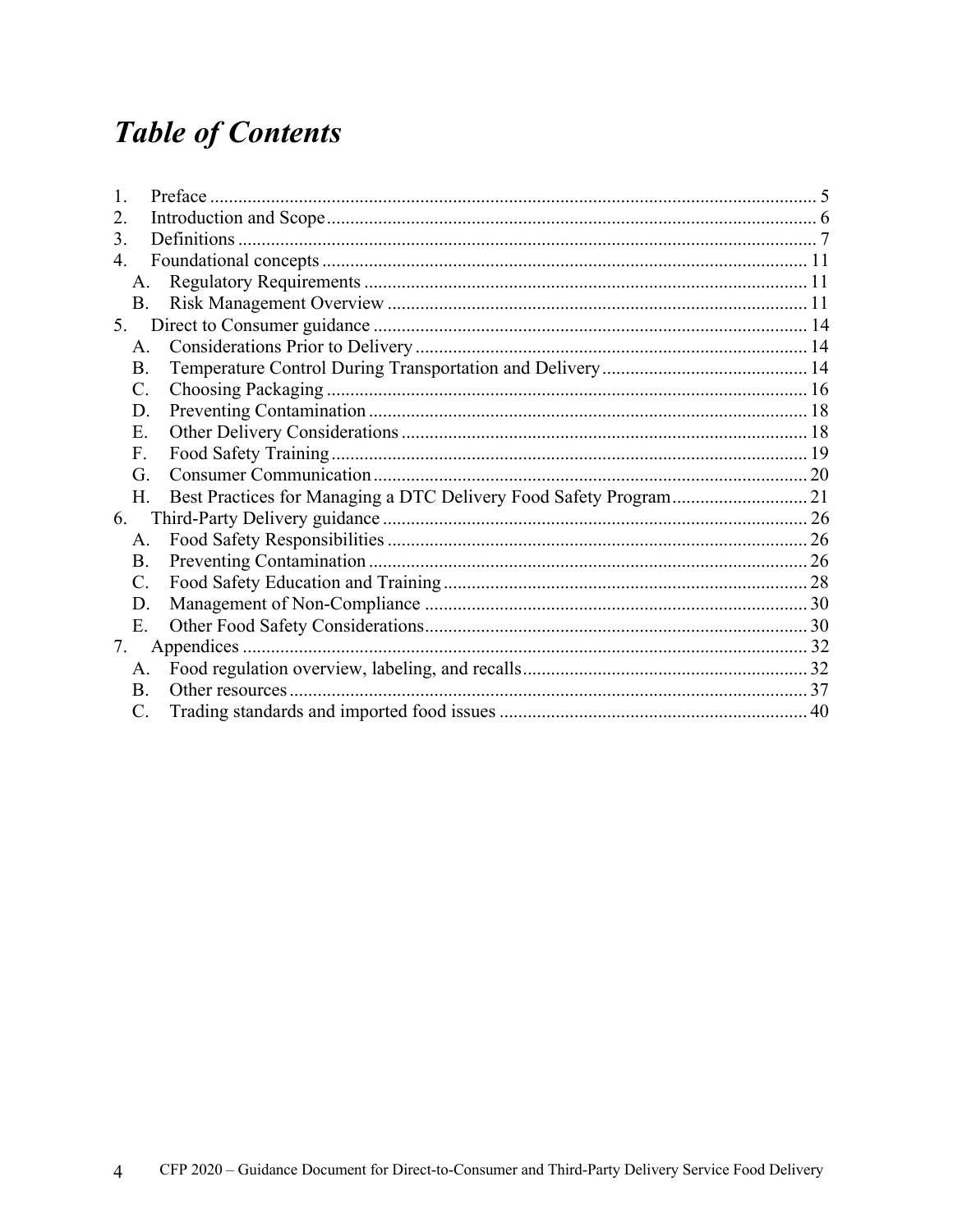# *1.Preface*

Council III of the 2018 Conference for Food Protection (CFP) formed the Direct to Consumer Delivery Committee, in response to Issue 2018-III-006, which was charged to:

1. Identify current recommended practices and existing guidance documents that relate to shipment directly to a consumer of perishable food items and for the safe delivery of food by Third Party Delivery Services (TPDS) entities.

2. Revise the Guidance Document for Mail Order Food Companies that includes recommended practices for transportation directly to a consumer of perishable products, to include proper packaging; temperature control during shipping, receiving, and storage; return of compromised and abused products; and other food safety related topics. Current guidance document to be revised to include food safety training for the TPDS entities, and information on all food delivery practices from food production, distribution, or retail food service facilities.

3. Determine appropriate methods of sharing the committee's work, including but not limited to a recommendation that a letter be sent to FDA requesting that the Food Code, Annex 2 (References, Part 3-Supporting Documents) be amended by adding references to the new guidance document as well as any existing guidance documents that the committee recommends, and the posting of information on the CFP website.

4. Report the committee's findings and recommendations to the 2020 Biennial Meeting of the Conference for Food Protection.

This guidance replaces the 2016 "Guidance Document for Mail Order Food Companies", which was produced by the former Mail Order Food Safety Committee in response to Issue 2016-III-037.

The 2016 Guidance was informed by "Industry Guide to Good Hygiene Practice: MAIL ORDER" in support of Regulation (EC) No 852/2004 on the Hygiene of Foodstuffs and the temperature control requirements of the Food Hygiene (England/ Scotland/ Wales/ Northern Ireland) Regulations 2006."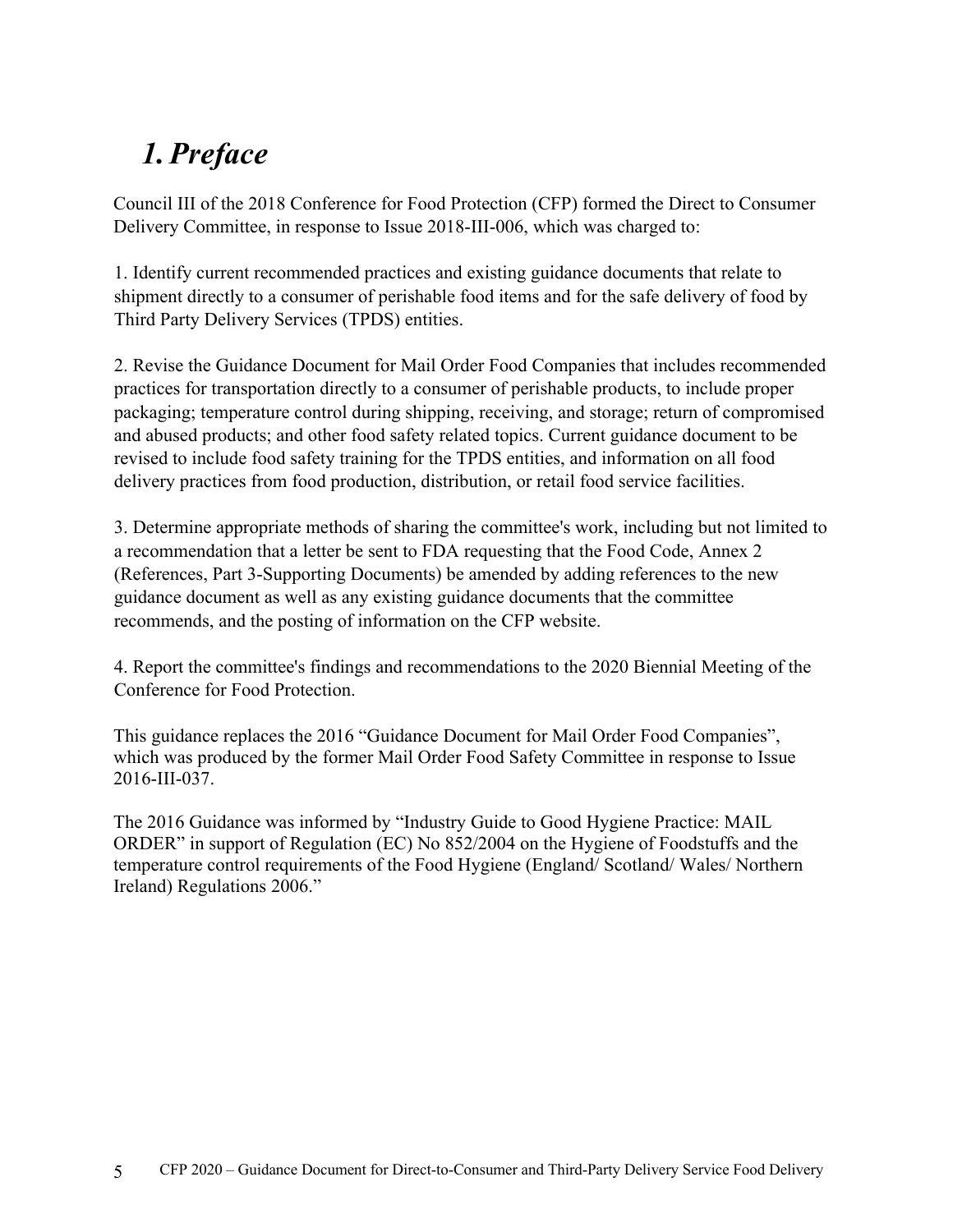# *2.Introduction and Scope*

This guidance document provides food safety best practices for managing or performing Direct to Consumer (DTC) or third-party delivery (TPD) services. This document includes parameters critical to preventive controls, mechanisms to assess risk, validation and verification practices, recommendations for proper packaging, temperature control, receiving and storage, physical and chemical contamination control, allergen control, general food safety information, and suggestion for return of compromised and abused products. The intent of the guide is primarily to provide best practices for preventing biological, physical and chemical contamination as well as the growth of harmful bacteria and/or the formation of toxins within the food being transported.

The methods by which foods reach the final consumer can vary significantly, and this guidance is not intended to provide a "one-size-fits-all" approach. This guidance aims to review some of the essential parameters that any company should consider in providing safe foods to the consumer. Companies should research, understand, and test the methods best suited to their specific operation.

This guidance recommends best practices and provides references that may help in this process. The use of this guidance is voluntary. It is not a regulatory document. Food companies, including food manufacturers and food establishments where food is held or prepared for DTC or TPD are subject to applicable federal, state and local food safety statutes and regulations. It is important that DTC and TDP companies understand all legal and regulatory requirements, as well as industry guidelines, governing the safety of food throughout production and distribution.

This guide does not specifically address (a) the delivery of foods intended for immediate consumption from food establishments where the delivery is under the control of the food establishment who prepared and delivered the food by the food establishment's employee, since these companies are already regulated by state and local codes or (b) export requirements, tariffs or customs aspects of international deliveries. Although not covered by this document, the information provided here may contain useful advice for delivery of foods intended for immediate consumption from restaurants where the delivery is under the control of the restaurant who prepared the food and delivered by a restaurant employee.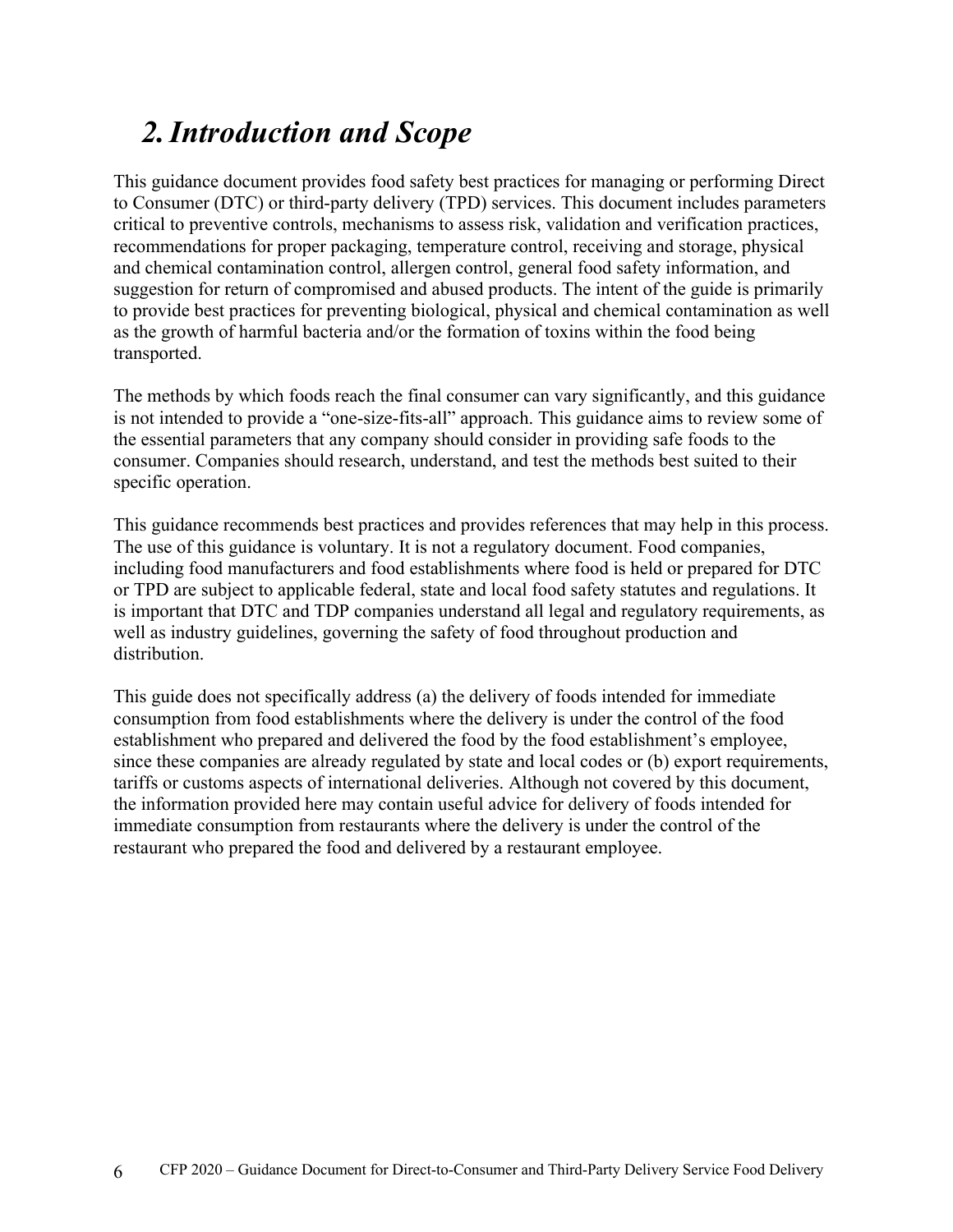# *3. Definitions*

**Active Managerial Control:** The purposeful incorporation of specific actions or procedures by industry management into the operation of their business to attain control over foodborne illness risk factors.

**Best Practices:** Those practices that represent the "state of the art" or current best approaches of assuring food safety and quality based on state of the science and technology.

**Broker:** A food broker is an independent sales agent that works in negotiating sales for food manufacturers. Food brokers work for both manufacturers and buyers of food as they help "broker" deals to sell food products to a variety of buyers.

**Common Carrier:** A person or company that transports goods for any person or company.

**Coolant:** A coolant (also called a refrigerant) is defined in this document as a time-limited source of temperature reduction, such as an ice or gel pack. Coolants are often better used to maintain cold food at temperature rather than bring warm food down to a cold temperature.

**Direct to Consumer (DTC) Food Delivery:** Food that may be ordered through any non-faceto-face communication (e.g., via mail, phone, fax, email, or internet) and delivered to consumers through various channels (e.g., mail, common carrier, internal company logistics). DTC Food Delivery companies are generally not limited by specific geographic radii, unlike third-party delivery services which are defined below.

**Direct to Consumer (DTC) Food Delivery Company:** A business organized to promote, receive, prepare, fulfil, and transport orders of food directly to consumers. This term reflects an evolution of the term "Mail Order" used in prior versions of this document.

**Feed:** The Food, Drug, & Cosmetics Act (FD&C) defines feed as an article which is intended for use for food for animals other than man. Feed is intended for use as a substantial source of nutrients in the diet of the animal and is not limited to a mixture intended to be the sole ration of the animal. Feed safety (and thus pet food safety) is not specifically within the scope of the charge addressed by this document.

**First in First out (FIFO):** A method of inventory accounting in which the oldest remaining items are assumed to have been the first sold.

**Food Deliverer:** A person or unmanned transportation device (e.g. drone, robot, driverless car, etc.) which receives a food order that was placed via a Food Ordering Platform, retrieves the food order from a Food Establishment, and transports the order to the consumer's designated location.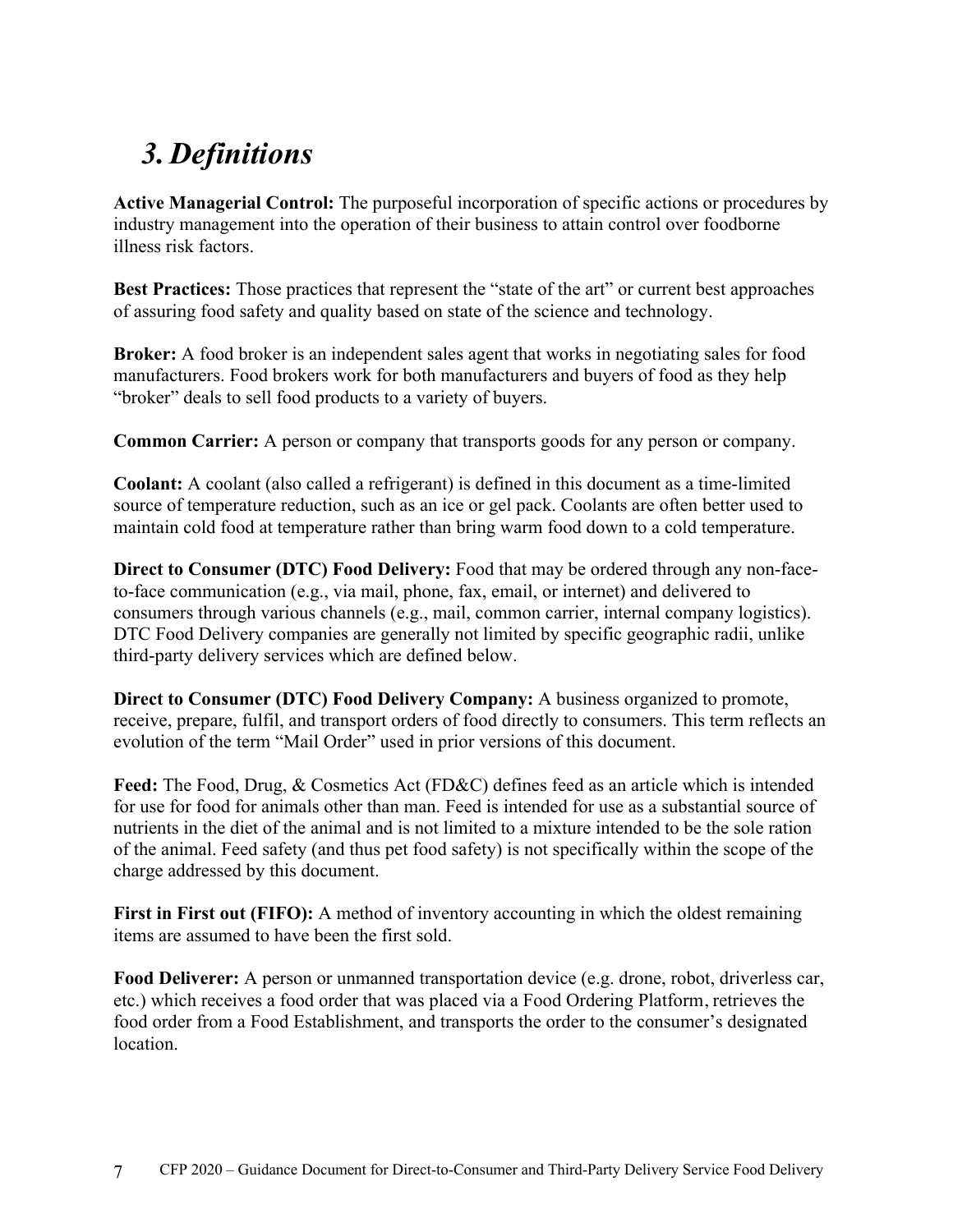**Food Employee/Handler:** An individual working with unpackaged food, food equipment or utensils, or who handles open/exposed, wrapped or packaged food, packaging and other food equipment, including food contact surfaces.

**Food Establishment:** As per the Food and Drug Administration's (FDA) model Food Code an operation that (a) stores, prepares, packages, serves, vends food directly to the consumer, or otherwise provides food for human consumption such as a restaurant; satellite or catered feeding location; catering operation if the operation provides food directly to a consumer (b) relinquishes possession of food to a consumer directly, or indirectly through a delivery service such as home delivery of grocery orders or restaurant takeout orders, or delivery service that is provided by common carriers.

**Food for Home Preparation:** Food that is delivered to a consumer where the consumer is expected to prepare/cook the food**.**

**Food for Immediate Consumption:** Prepared food that is delivered to a consumer where the expectation is that the food is going to be consumed without extensive preparation and consumed shortly after arrival.

**Food for Later Consumption:** Food that is delivered to a consumer where the expectation is that the food is going to be consumed without extensive preparation and may be stored for some time and/or consumed shortly after arrival.

**Food Ordering Platform**: An online marketplace that connects food establishments with consumers and food deliverers. The Food Ordering Platform does not manufacture or otherwise prepare the food, which is delivered, but instead facilitates the delivery of those items.

**Food Safety Plan:** This document uses the phrase food safety plan in a generic sense. This is not to be confused with a food safety plan that is required for compliance with the Food Safety Modernization Act (FSMA). The business entities discussed in this document may or may not be subject to compliance with FSMA.

**Food Shopper:** A person who receives an order that was placed on a Food Ordering Platform, selects food and/or non-food products from a Food Establishment on behalf of a consumer, bags/boxes the products for shipment/delivery, and places the bagged/boxed products in a staging area for future delivery to the consumer. A food shopper may also be a food deliverer and transport the order to the consumer's designated location.

**Food:** As noted in the FDA model Food Code and Code of Federal Regulations, "Food" means a raw, cooked, or processed edible substance, ice, beverage, or ingredient used or intended for use or for sale in whole or in part for human consumption or chewing gum.

**HACCP:** Hazard analysis and critical control points is a systematic preventive approach to manage risks from biological, chemical, and physical hazards in food processing or preparation. In some (but not all) cases HACCP is part of a regulatory framework (i.e. FDA Juice HACCP).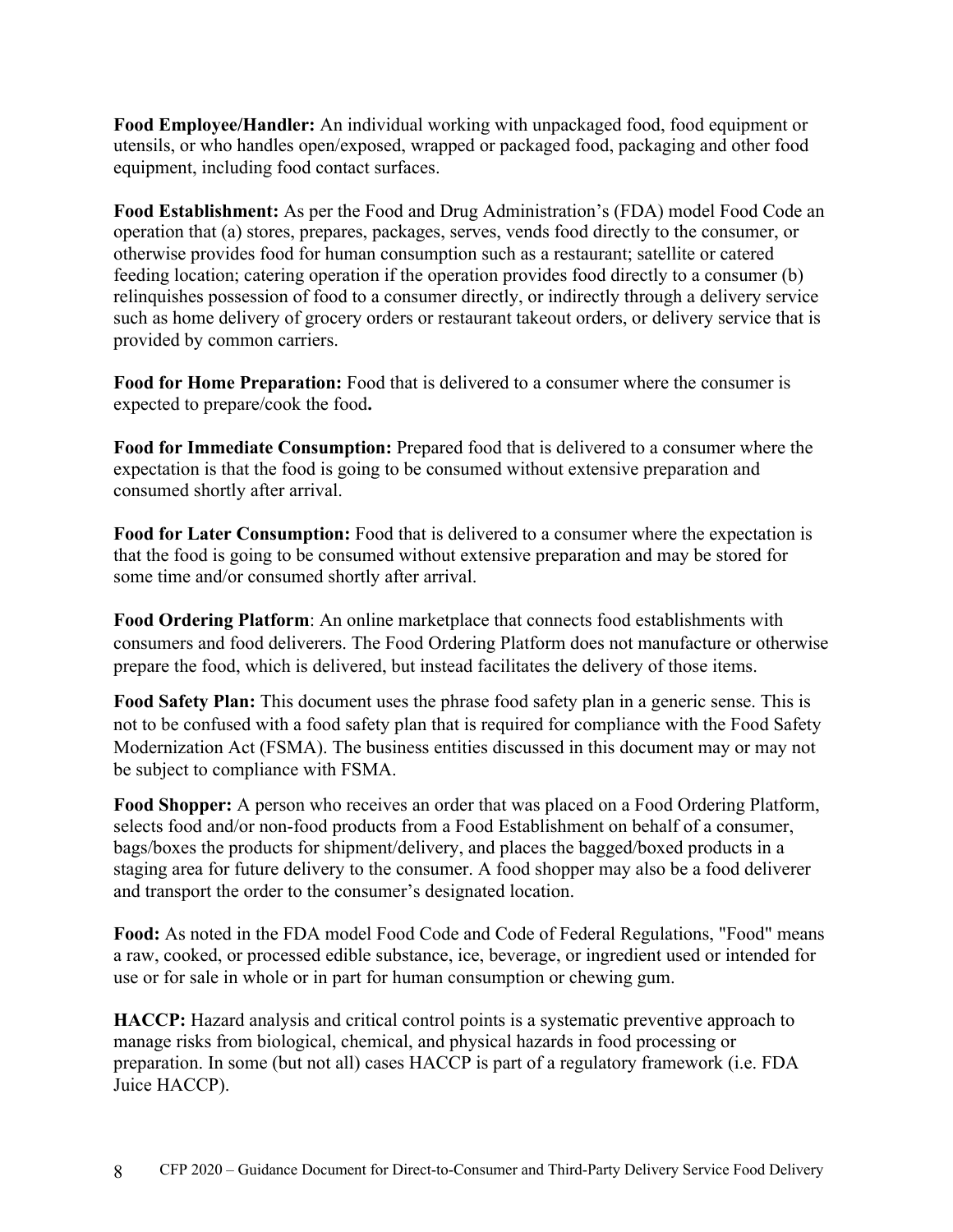**Hazard:** A biological, chemical, or physical substance in a food that may cause an unacceptable consumer health risk.

**Mechanical Refrigeration:** The use of powered refrigerator units to cold-hold and/or cool foods to their required safe food temperatures, and often simply called refrigeration.

**Monitoring:** Defined as conducting a planned sequence of observations or measurements of control parameters to assess whether a process is under control.

**Passive Refrigeration:** A method of maintaining perishable foods at safe temperatures without the use of electrical-powered refrigerator units.

Pathogen: A microorganism of public health significance.

**Perishable Foods:** Foods that are required by law to remain at specific refrigerated food temperatures for product safety. See definition below for time/temperature control for safety foods or TCS foods. They have been historically called potentially hazardous foods (PHF). Guidance on applicable food products can be found later in this document.

**Preventive Controls:** Risk-based, reasonably appropriate procedures, practices, and processes that a person knowledgeable about the safe manufacturing, processing, packing, or holding of food would use to minimize or prevent the hazards identified under the hazard analysis. These controls should be consistent with the current scientific understanding of safe food manufacturing, processing, packing, or holding at the time of the analysis.

**Provisioning System:** The means by which a third-party delivery service is connected with a food establishment.

**Ready-to-Eat (RTE):** Food in a form that is edible without additional preparation to render it safe for consumption.

**Records:** Documentation of actions taken or parameters recorded. Records may be hard copy or electronic in form. The appropriate record form may be impacted by the regulatory jurisdiction. Record retentions requirements are often related to the shelf life of the food and may also be subject to regulatory requirements.

**Regulatory Authority:** The local, state, or federal enforcement body or authorized representative having jurisdiction over the food establishment.

**Risk Control Plan:** A risk control plan is a systematic approach to identify and manage food safety risks.

**Risk:** The likelihood that an adverse health effect will occur within a population as a result of a hazard in a food.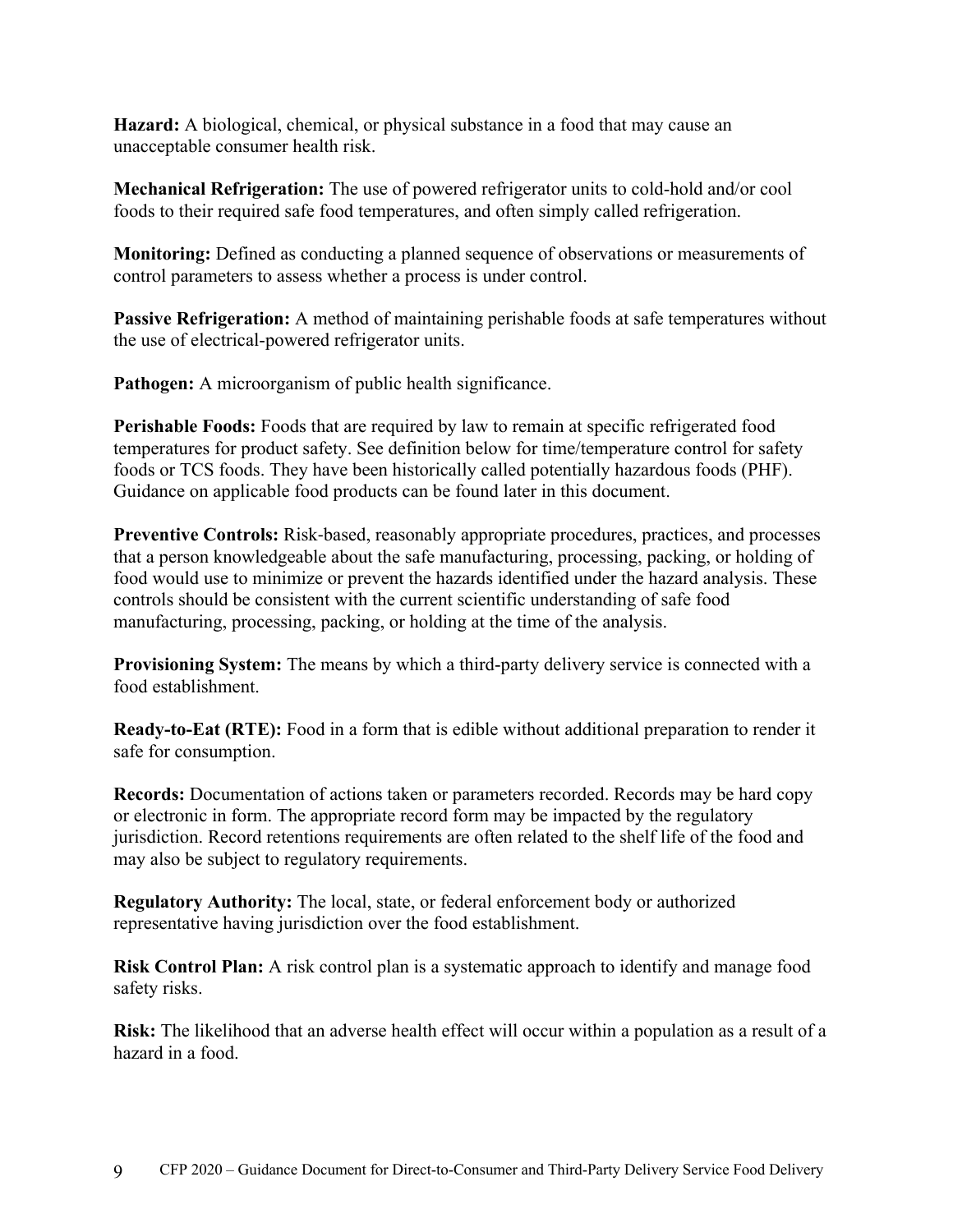**Shippers:** Parcel delivery services available in the United States, such as the US Postal Service (USPS), FedEx, or United Parcel Service (UPS).

**Slacking:** The process of moderating the temperature of a food such as allowing a food to gradually increase from a temperature of -23 to -4°C (-10 to 25°F) prior to cooking. Thawing is different from slacking and details on thawing can be found in section 3-501.13 of the FDA Model Food Code.

**Staging:** Period of time after preparation and before pickup. May or may not include hot or cold holding.

**Standard Operating Procedures (SOP):** This term refers to standardized written procedures for performing various tasks. When used in a food safety context SOP's are designed to ensure food safety by following appropriate practices each time a given task is performed.

**Third-Party Delivery Service**: A food delivery where a consumer uses a Food Ordering Platform to place an order from a selection of Food Establishments and receives delivery of that order from a Food Deliverer. Third party delivery service is generally defined as offering consumers the option to place an order from Food Establishments within a defined geographic radius.

**Time/Temperature Control for Safety (TCS) Food:** A food that requires specific time and/or temperature requirements to limit pathogenic microorganism growth or toxin formation.

**Validate:** Obtaining and evaluating scientific and technical evidence that a control measure, combination of control measures, or the food safety plan as a whole, when properly implemented, is capable of effectively controlling the identified hazards.

**Verify:** The application of methods, procedures, tests and other evaluations, in addition to monitoring, to determine whether a control measure or combination of control measures is or has been operating as intended and to establish the validity of the food safety plan.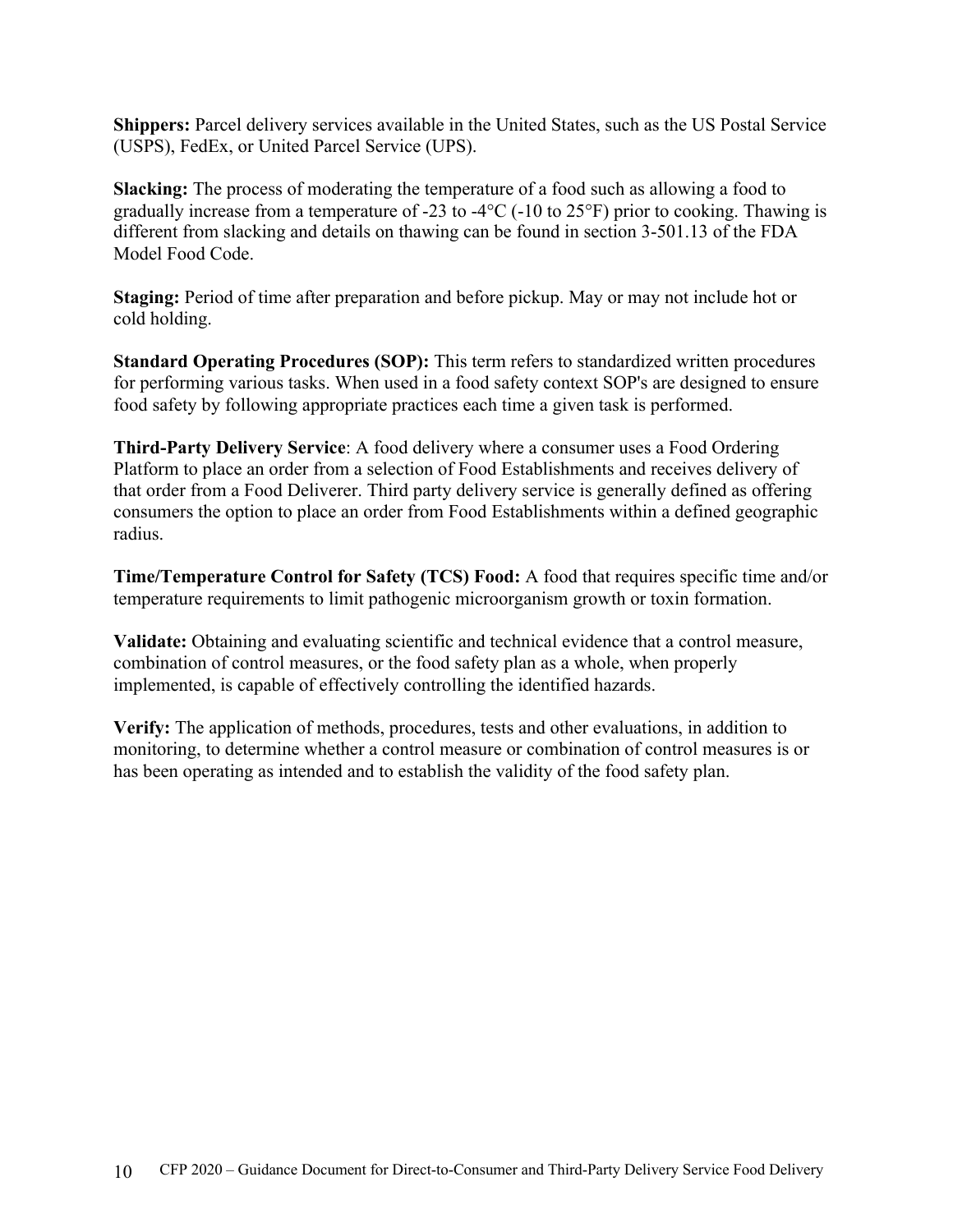# *4.Foundational concepts*

## **A. Regulatory Requirements**

There are requirements in federal, state and local laws and regulations that are relevant to the transportation and delivery of food. For example, state, territorial and local regulations modeled after the FDA model Food Code require retail food establishments to follow practices that prevent food from becoming adulterated or unsafe. These include establishing the maximum temperature at which TCS foods must be held during storage and display. For most TCS foods, the FDA model Food Code establishes a maximum cold-holding temperature of  $5^{\circ}C$  (41 $^{\circ}F$ ) to limit the growth of pathogenic bacteria during storage and display. For TCS foods prepared for hot holding, the FDA model Food Code establishes a minimum storage and display temperature of 57°C (135°F). Other temperature limits may be appropriate for foods that do not require temperature control for safety but that are kept cold to preserve quality and limit the growth of spoilage organisms.

While retail food establishments are generally governed by local regulations, food processing and manufacturing companies are also subject to a variety of food safety authorities, depending on the nature of their operations. For example, food facilities that are required to register with FDA must generally comply with the Preventive Controls for Human Food Rule under the FDA Food Safety Modernization Act (FSMA) as well as applicable Current Good Manufacturing Practices (CGMPs). DTC food companies subject to this rule are required to implement a food safety plan that addresses hazards and risk-based preventive controls for minimizing or preventing those hazards.

Any approach to controlling risk in DTC or TPD foods should be consistent with the federal, state, and/or local food safety laws and regulations that may apply to the various organizations involved in a particular food delivery model. Further resources regarding potentially applicable laws and regulations are provided in Appendix A.

## **B. Risk Management Overview**

## **Identifying, assessing, and controlling risk in DTC or TPD foods**

DTC or TPD models can be complex and often involve several parties in the production and distribution chain. To ensure that food is delivered safely to the end consumer, the parties involved should work together to identify when food safety risks are reasonably likely to arise, what measures are needed to control those risks, and who is responsible for implementing those measures.

We encourage organizations involved in DTC and TPD to manage risk using a HACCP-based approach that accounts for all steps of a business model, including storage; packaging; repackaging; labeling; preparation; physical retail sale; selection (such as by a grocery delivery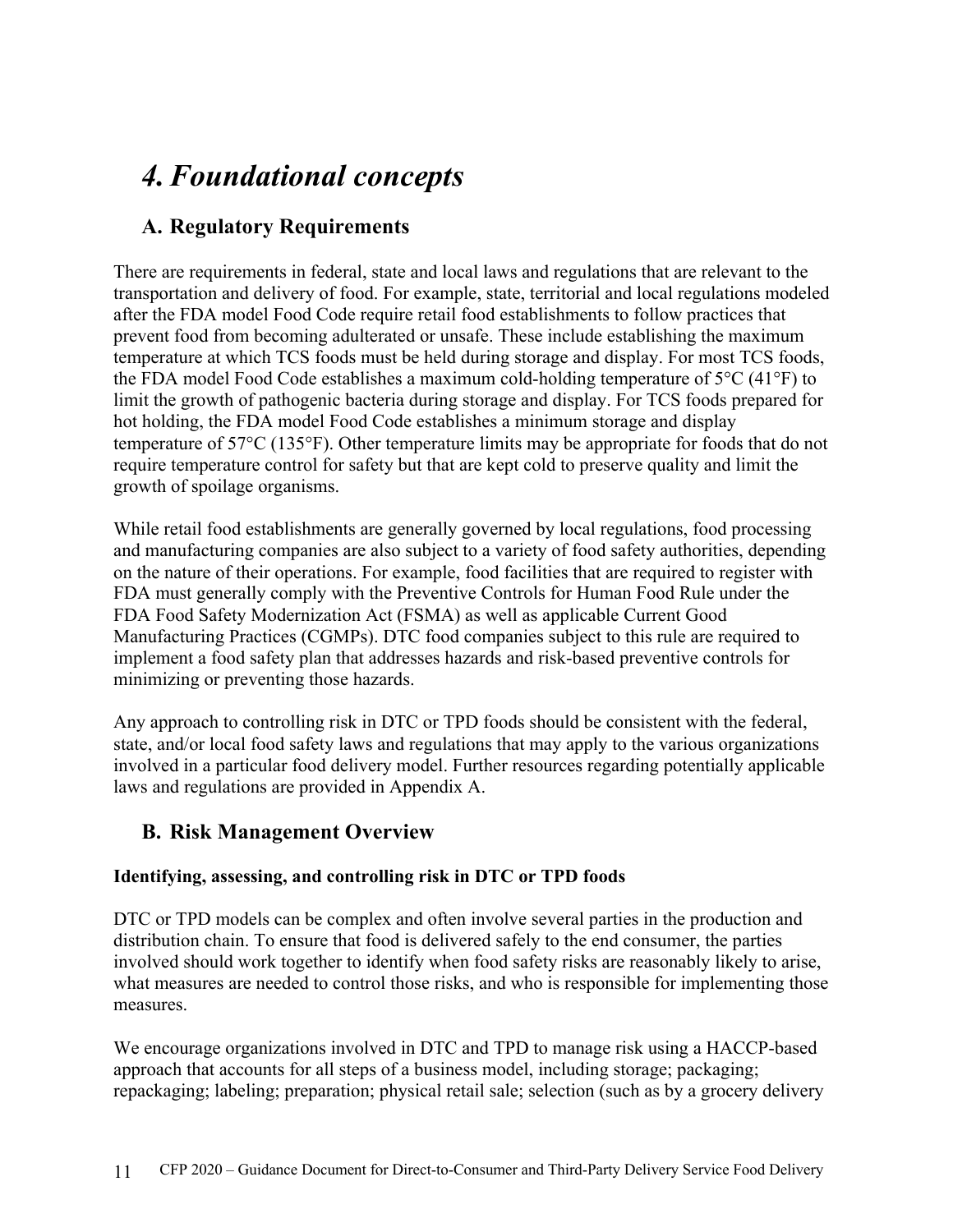service); transport and delivery by employees, independent contractors, third parties, or others; and consumer communication. The approach should reflect food safety parameters and controls for risks that may arise throughout the DTC or TPD processes. Delivery parameters may include delivery time, travel distance, number of orders per delivery, and take into consideration unplanned events such as gas, flat tires, and authorized breaks.

The various parties involved in a DTC or TPD operation may determine that existing approaches, such as a HACCP plan or a Food Safety Plan under the FSMA Preventive Controls Rule, are adequate to control risk. Alternatively, some parties may determine that they need to adopt new protocols for implementing the risk-control measures agreed upon by the various parties. Regardless, the parties should clearly communicate the necessary risk-control measures and agree upon who will implement each (see Section 5.H for further discussion).

### **Validation and verification**

Validation and verification are two critical but distinct elements of any food safety program. Validation involves obtaining and evaluating scientific and technical evidence that relevant risks have been detected and controlled. A validated control measure or a combination of control measures when properly implemented will effectively control identified risks. Examples of validation activities include identifying food safety parameters in scientific journals and/or regulatory guidance or rules and conducting studies using the company's products and packaging. A company should conduct validation before launching operations. Verification occurs after validation has been conducted and is intended to demonstrate whether validated measures are working as intended and are being effectively carried out. Validation is conducted before operations begin and perhaps annually thereafter. Verification should be conducted periodically as operations continue. Verification will occur more frequently than validation. Both validation and verification records should be maintained according to any applicable regulatory requirements.

*Validation*. Any business that intends to engage in DTC or TPD operations should identify and validate controls for the food safety risks it has identified. A company may perform validation activities in-house or may choose to have validation conducted by a reputable external entity. Given that multiple parties may be involved in processing, holding, handling, or transporting DTC or TPD food, these parties should work together to determine that end-to-end risk-control requirements are met. Risk-control requirements may include inputs that will enable control (e.g. thickness and insulative ability delivery packaging, number and positioning of gel packs, gel melting point) as well as outputs that demonstrate control (e.g. product inner temperature below 41°F upon delivery).

Validation data for DTC or TPD foods should be obtained both before launch and any time an essential component of the delivery model is modified, such as when the delivery area is expanded, or a packaging element is changed. Deliveries should not begin until the validation demonstrates that identified risks will be adequately controlled and deliveries do not exceed the validation parameters. Upon identification of chill chain systemic gaps or in the event previous validation records are no longer available, the company should perform a validation or revalidation as soon as possible.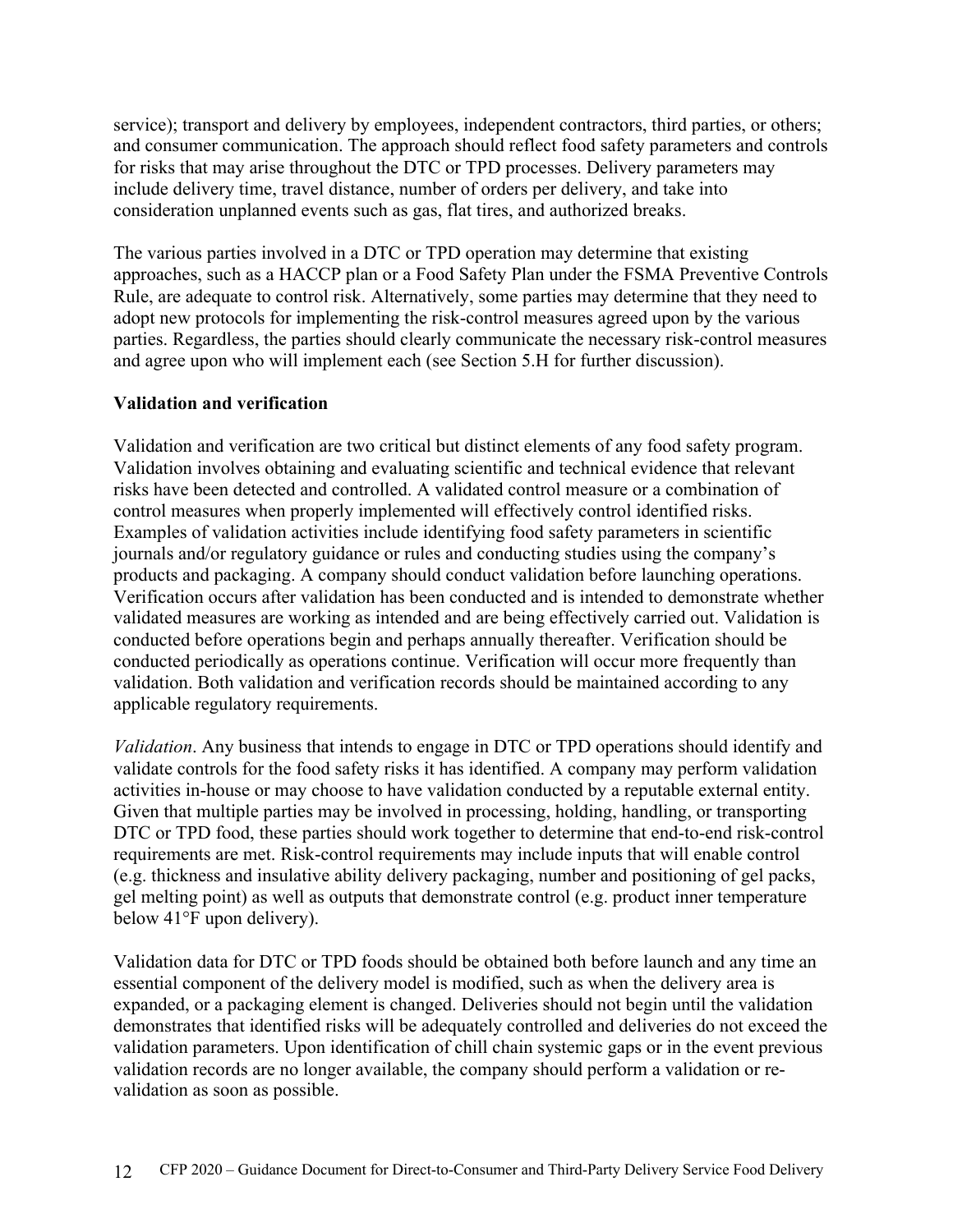Temperature controls may be the most important element in DTC or TPD to validate, but validation may also need to be conducted for other food safety measures. Companies should identify any other food safety risks that should be controlled in their operations and should determine the appropriate measures for controlling such risks.

*Verification.* Verification activities may include implementing and reviewing logs or checklists to ensure that validated food safety measures are implemented as required or conducting periodic internal or external audits of the company's food safety program. When verification shows that risk-control measures are not being adequately carried out, corrective actions should be identified and implemented. Corrective actions will vary and should be tailored to the identified deviation; examples may include conducting additional training, revising existing procedures, or developing new protocols. The parties involved in a DTC or TPD food operations should establish clear responsibilities for identifying and implementing corrective actions. Please refer to Section 5.H for a detailed discussion of best practices, including monitoring and strategies for managing noncompliance.

### **Risk Management Resources**

Both internal and/or external resources can be useful in managing risk, and each has its own specific attributes.

*Internal resources*. Dedicated internal staff provide a company with the flexibility to adjust food safety programs, conduct self-assessments, respond to food safety complaints/inquiries, and respond to emergencies (e.g., equipment failures, severe weather events potentially impacting transportation and product safety).

*External resources*. Employing external resources, such as a third-party auditing firm to assess food safety risks, can offer a number of benefits. Subject matter experts with food safety credentials and experience can offer added credibility. Professional evaluators dedicated to evaluating food safety risks typically can have specialized training in inspection techniques and root cause investigations. External experts can offer objectivity during assessments and consultations. External experts can offer an enhanced ability to collect data, generate insights, and make recommendations for improved food safety practices. Such experts can serve as important resources during emergencies (e.g., natural disasters, weather events, recalls, and outbreaks) when existing internal resources are saturated. External experts may offer services that are available more broadly, either locally, throughout the country or globally. Finally, external resources may supplement internal resources by helping with program design and updates to educational materials and SOPs.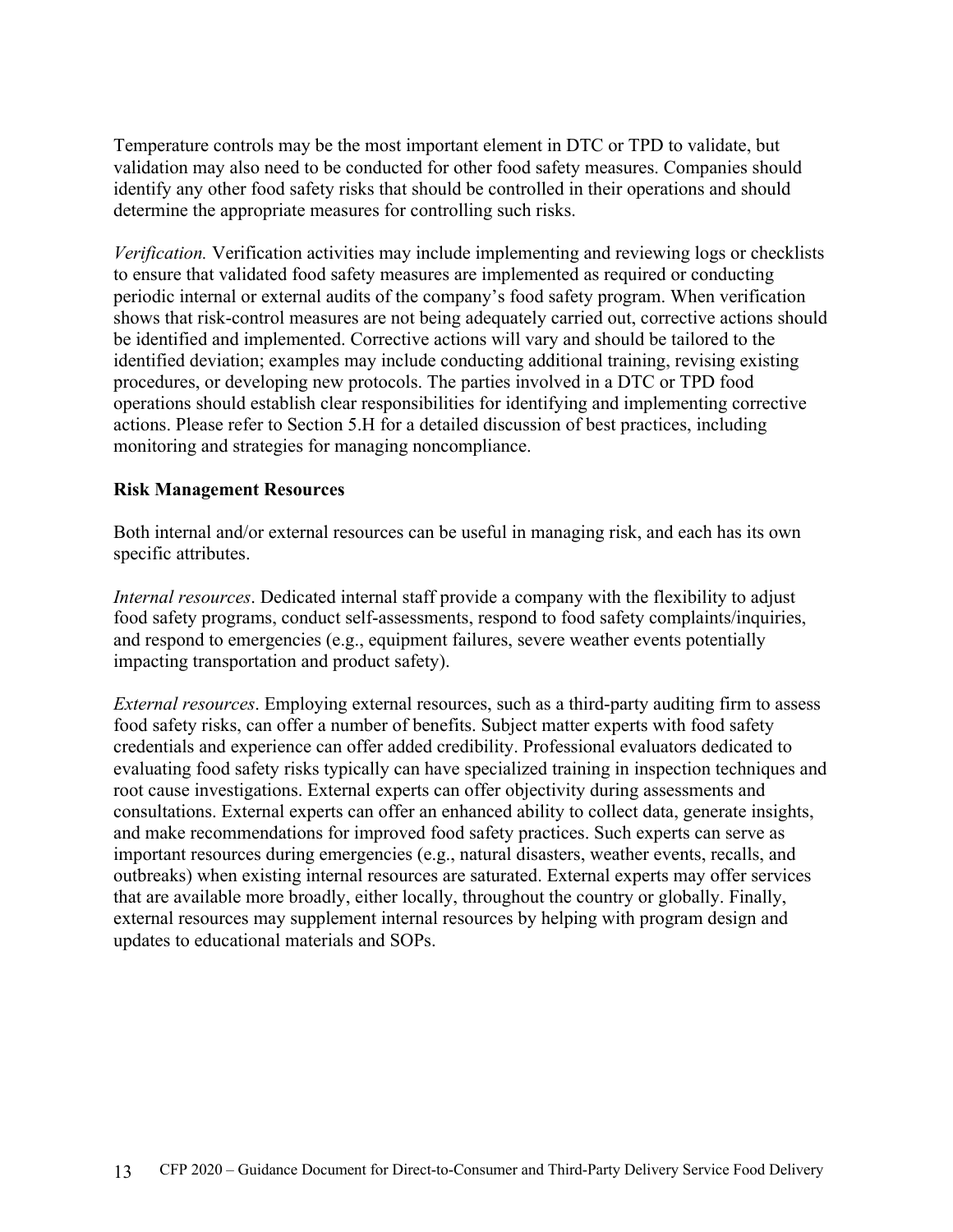# *5. Direct to Consumer guidance*

# **A. Considerations Prior to Delivery**

A DTC food delivery company should implement procedures to ensure that food is produced under safe and sanitary conditions and address the food safety risks relevant to its operations. A starting place for this is to ensure the food is made by a company registered and/or approved by the appropriate regulatory authority. Company may also verify (with a documentation review or a physical audit performed internally or by a third party) additional qualifications such as implementation of Good Manufacturing Practices and HACCP. While this guidance focuses primarily on food safety considerations specific to DTC food delivery, a company should be familiar with general best practices and requirements relevant to receiving, storage, processing, and holding foods intended for delivery. For example, any DTC delivery food safety program must meet the regulatory requirements applicable to the company's operations, e.g., the state and local food codes, CGMPs, or the Preventive Controls for Human Food Rule under FSMA. Certain foods, including eggs, juice, milk products, meat, poultry, seafood, and low-acid canned foods, may be subject to specific regulatory requirements. Further resources are provided in Appendix A.

*Consumer information and notifications*. Companies should have systems in place to help ensure consumer names and delivery addresses are accurate because delivery delays may impact food safety. Depending on their product(s) and delivery model, companies may consider providing consumers with guidance on handling deliveries (e.g., refrigerating perishable food promptly if it is not intended to be used immediately). Companies may also develop protocols for notifying consumers of unanticipated disruptions, such as delays caused by labor shortages or extreme weather, and what to do if packages arrive late or if they have concerns regarding their deliveries.

## **B. Temperature Control During Transportation and Delivery**

Maintaining food at proper temperatures is critical to limiting the growth of pathogenic bacteria or the formation of microbial toxins in food. Thus, proper temperature control throughout production and delivery to the consumer should be an integral part of any DTC delivery operation. A DTC delivery company should identify required time and temperature parameters, validate and implement controls to meet these parameters, and verify that these controls are working effectively.

A DTC delivery company should identify the temperature requirements throughout transport and delivery based on regulatory requirements as well as the company's evaluation of its products, including their unique characteristics and uses. For example, a company that sells and delivers a variety of food types may require that its perishable refrigerated products remain at or below 41°F (5°C) and that its RTE hot-held foods remain at 135°F (57°C) or above to be consistent with the standards specified in the FDA Model Food Code. The company would then conduct validation activities to identify measures that will adequately maintain required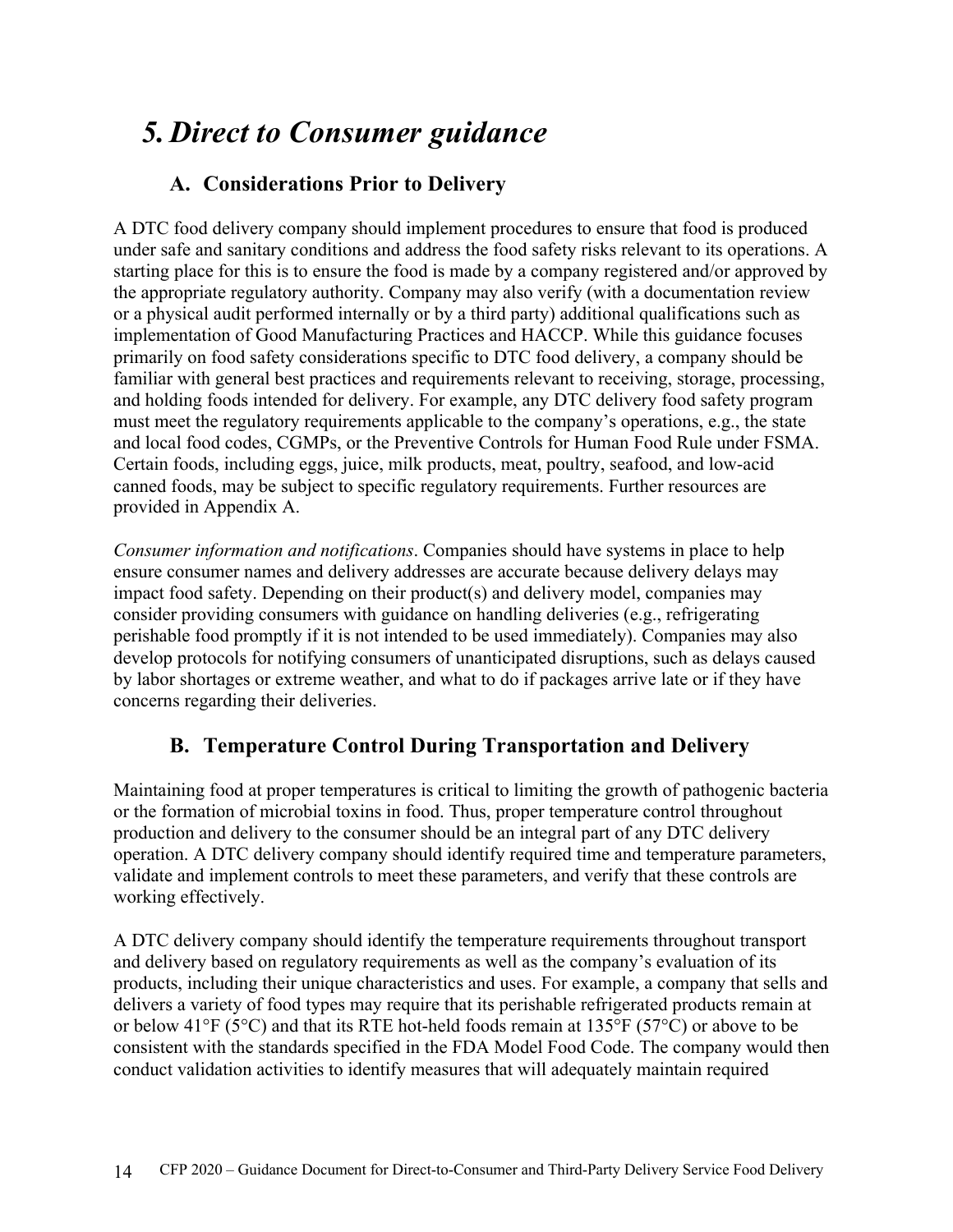temperatures and control the microbiological risks posed by the product during all stages of production, transport, and delivery.

### **Conducting temperature-control validation**

Temperature requirements can be met using a combination of different controls at various stages of a company's operation. These controls can include limiting the maximum delivery time, using appropriate types and amounts of refrigerants or coolants, and requiring a specific initial product temperature. These controls can interact together to affect temperature, and it is critical that these controls be validated.

In conducting validation activities, a company should account for all possible variables that may compromise temperature control. With respect to transportation and delivery, for example, some businesses conduct same-day or overnight delivery and can control the longest possible delivery time (e.g., by restricting delivery ZIP code). Companies with less control over delivery times should account for this variability. Validation studies should also take into consideration the type of food, the organism(s) of concern, and the growth limit targeted. DTC delivery companies should also consider validating contingency measures for emergency situations that may compromise temperature control, such as power outages, refrigeration equipment breakdowns, or delivery-route disruptions. For further discussion of potential emergency considerations, see *Emergency Action Plan for Retail Food Establishment*, CFP 2014 (providing guidance for addressing emergency situations, including interruption of electrical service, floods and fire).

Examples of potential approaches for verifying temperature controls include testing temperature profiles and packaging configurations in a simulation chamber and conducting periodic shipment tests using data loggers and trained participants in various geographical areas. One recommended best practice is to simulate "worst-case scenarios" and show that product temperatures are lower than the targeted temperature at the end of the longest possible time to receipt by the final customer. A worst-case scenario should be based on the farthest, warmest locations to which food is shipped, accounting for historical temperature data and depending on where the food originates.

• *Example*: a company manufactures a variety of perishable, refrigerated products and delivers to consumers in all states and zip codes. The company determines that these products must not exceed 41°F at any time throughout transportation and delivery. In designing a study, the company identifies Phoenix, AZ; Dallas, TX; and Miami, FL; as the farthest, warmest locations from each of its respective distribution centers. The company then conducts a study to identify the packaging configurations and maximum delivery times that will maintain the required product temperature throughout delivery to each of these cities. This company conducts in-house testing and also elects to engage an external food safety laboratory to conduct several additional simulations to confirm its findings.

A company may determine that limited periods outside of required temperature parameters do not result in an increase in risk, but any such acceptable periods will depend upon the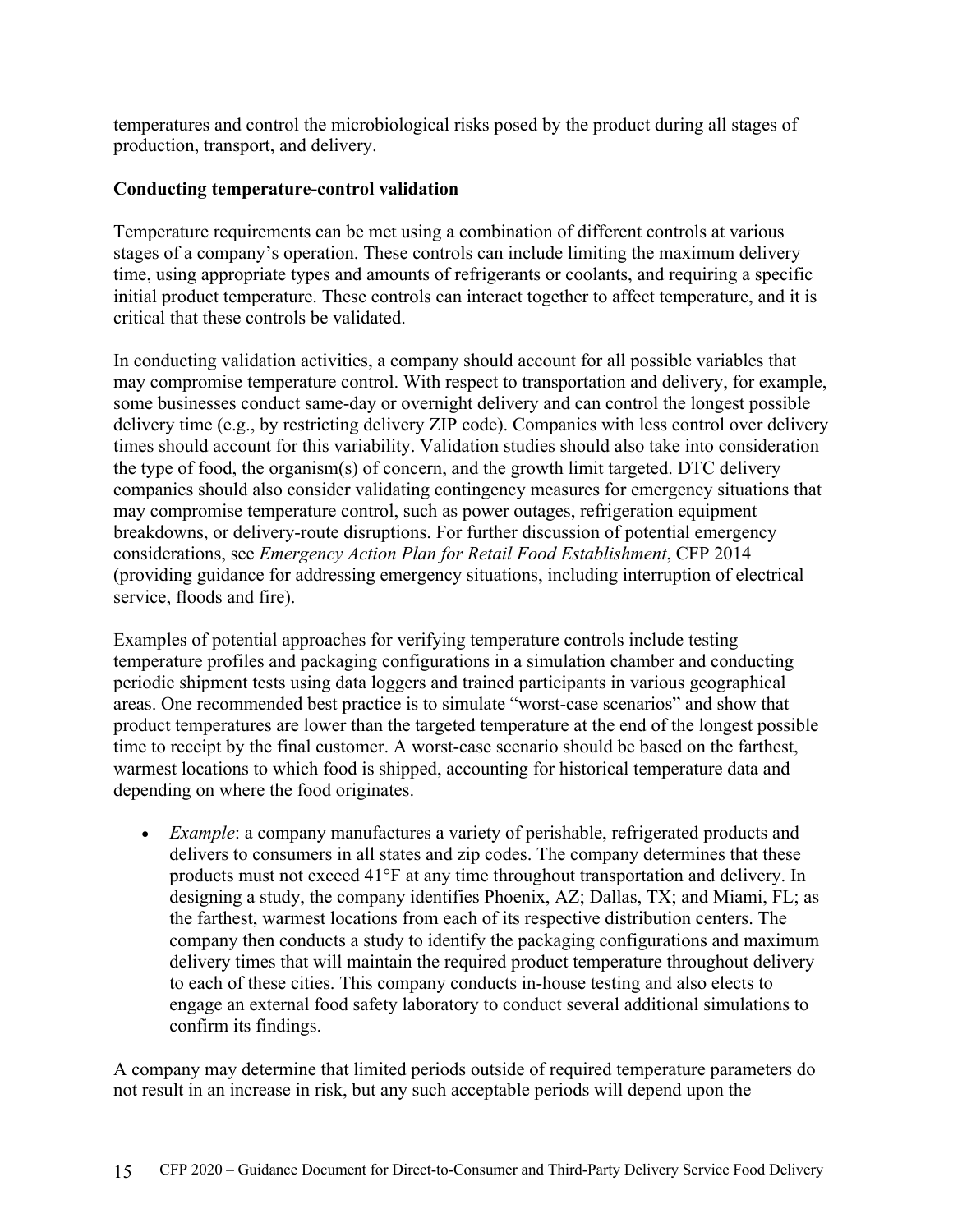combination of time and temperature and may require a variance from the regulatory authority. In establishing product temperature limits and any durations during which those limits may be exceeded, a DTC food delivery company should assess the microbiological risks posed by the product and ensure they are adequately controlled until delivery to the final consumer within the delivery period.

Validation studies should be supported by relevant scientific or technical literature, pathogen predictive growth models or actual pathogen growth experiments. Resources regarding temperature control and pathogen growth risk can be found in Appendix B.

## **C. Choosing Packaging**

A DTC delivery company should determine appropriate packaging elements based on the specific details of its products and delivery models.

While a company should consider all packaging possibilities that are appropriate for its products, in this section, we focus on three primary packaging elements: outer (i.e. tertiary) packaging, refrigerants/coolants, and dunnage.

## **Outer packaging**

Outer packaging can function as an insulator, keeping cold air in and warm air out. Any damage to the outer packaging could expose the contents to contamination or to loss of temperature control, so a company should ensure that the outer packaging maintains its integrity during transit and protects the contents from damage. A company may choose to conduct specific crush tests and may consider providing carriers with instructions for handling packages in transit.

Where a company determines that more sophisticated outer packaging is needed, solutions combining packaging and refrigerant systems are available. Before purchasing a solution, the company should ensure that their needs are covered by the validation of that solution, i.e. that the parameters (e.g. time, external temperature) used for the validation exceed those of the use case. Alternatively, the solution provider may have a computerized simulator to demonstrate the suitability of the solution for the company use case. In either case third-party validation is recommended.

*Reusable packaging.* Outer packaging can be disposable or re-usable. If re-usable, the collection logistics should be defined and communicated to consumers. Re-usable packaging should also be inspected, cleaned and/or sanitized before re-use to prevent contamination. Whatever contamination prevention process is chosen should be validated and verified to ensure effectiveness and suitability to the type of products carried.

### **Coolants**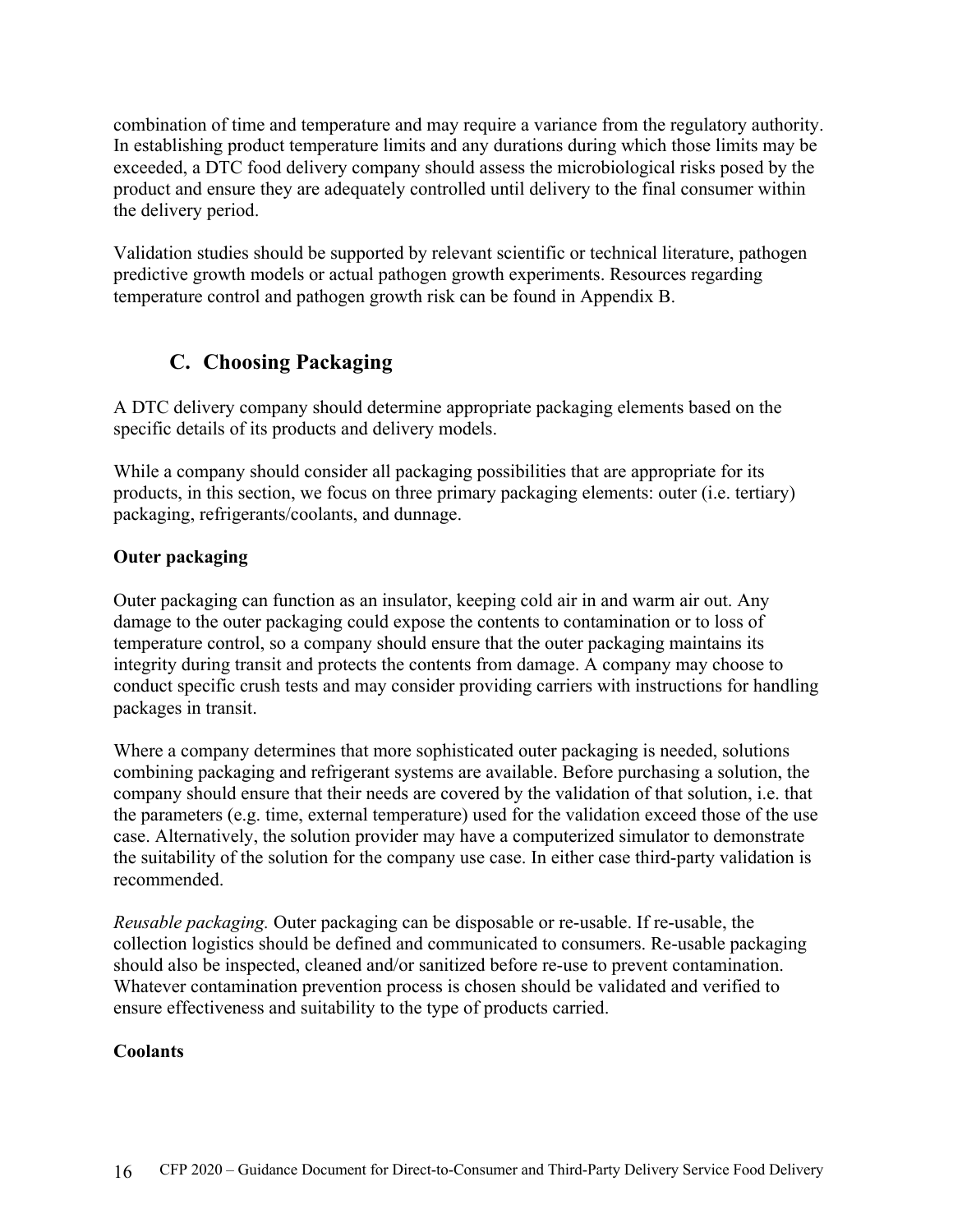The need for a coolant and the type/quantity used will depend on a variety of factors, including the outer packaging material, the presence of insulation or dunnage, the food's initial temperature at time of packing, transit time to consumer, and the temperature during transit. Coolant selection should be based on validated scientific principles and data. For example, a company may consider seasonality or temperature fluctuations in choosing a coolant (see Section 5.B for further discussion of considerations in temperature validation).

Coolant options include, but are not limited to, simple ice contained in plastic, frozen gel packs, plastic packs containing a freezable solution, or dry ice. The efficacy of a coolant depends in part on the temperature at which it changes physical state as well as the mass and coolant type.

- Ice packs. Only potable (drinking) water should be used to make ice packs or provide the liquid in gel packs. Ice packs thaw at  $0^{\circ}$ C (32 $^{\circ}$ F) and thus may not always be able to maintain appropriate temperatures compared to frozen gel packs. If ice packs are reused or recycled, they should be adequately cleaned and sanitized.
- Frozen gel packs. Depending on their composition, gel packs can thaw at temperatures below  $0^{\circ}$ C (32 $^{\circ}$ F). When considering such products, a company should ensure suitability for use with food. Companies may consider testing gel packs for quality and/or integrity before use. As above, reused or recycled gel packs should be adequately cleaned and sanitized.
- Dry ice. Dry ice is commonly used as a coolant in packages containing frozen food and sublimates at -79°C (-109°F). It may produce colder temperatures than ice or gel packs; however, since dry ice is so cold, it may also affect the quality of certain sensitive foods (e.g., produce). The use of dry ice requires extreme care for several reasons, including safety and environmental concerns, so companies using dry ice should inform workers of potential risks and best practices for handling dry ice. Companies may also consider including warnings for consumers related to the safe handling of dry ice. Shipping dry ice may be subject to specific regulatory requirements.

Companies should verify coolant packs will maintain their integrity and avoid compromising food safety. For example, if ice packs melt and leak, this may cause food to be submerged in water, potentially leading to cross-contamination or cross-contact.

Coolant packs are generally not appropriate for cooling of product but instead can be used to maintain product temperature at the time of packaging. Initial cold food temperature should ensure required temperatures are maintained throughout the transportation and delivery process. The placement of coolants within the packaging is equally important to ensure all parts of the food are kept at appropriate temperatures throughout the entire delivery process (see the discussion of validating temperature controls in Section 5.B).

## **Dunnage**

Dunnage refers to the extra packing materials used to fill the voids in the package and secure and protect its contents during transportation. Use of dunnage may be critical in packaging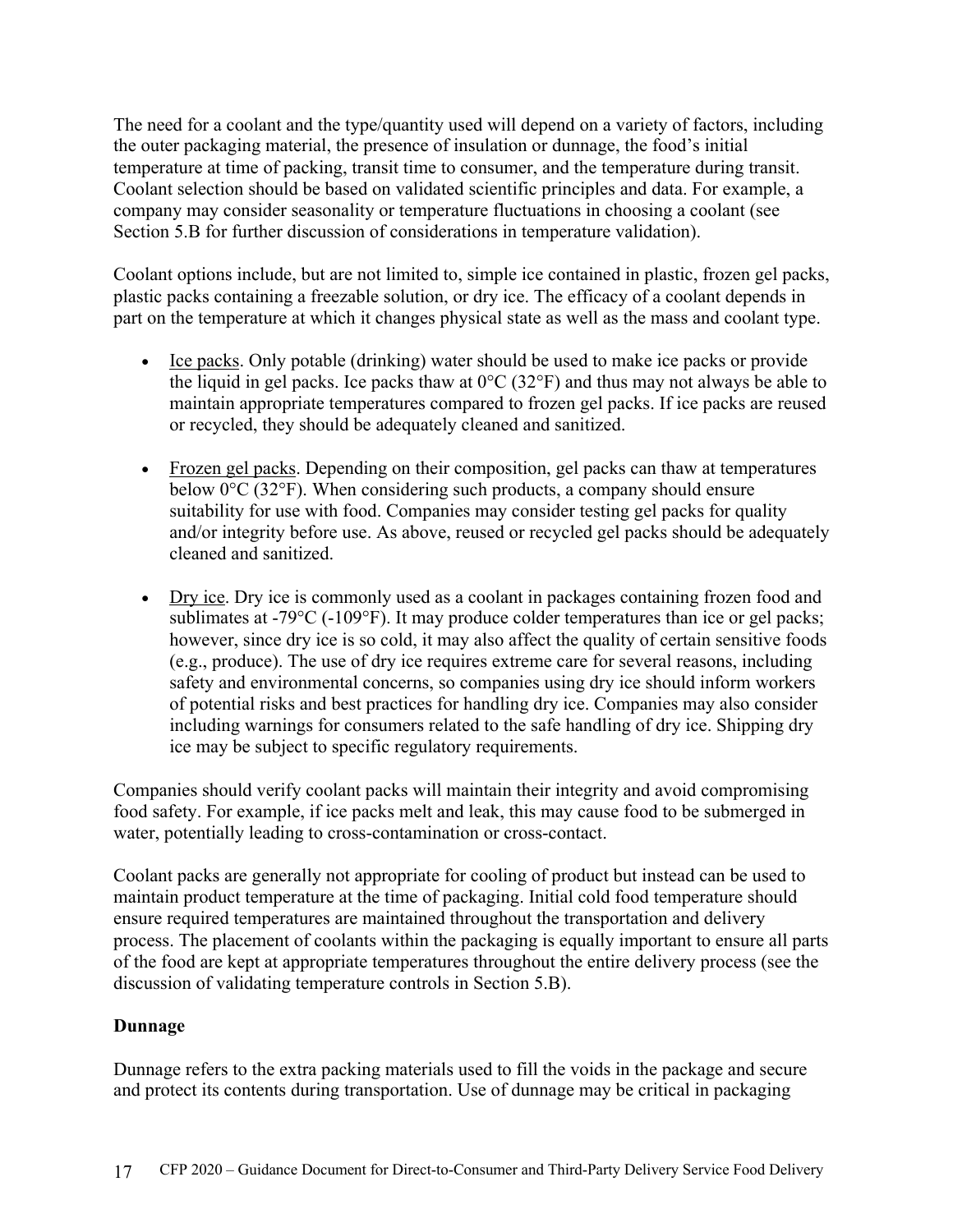foods for delivery because it replaces air in the package and may help with insulation. Food in a package containing a refrigerant and air will generally heat up faster than a similar package where dunnage (e.g., paper, bubble wrap) replaces much of the air. Dunnage should be placed so it does not insulate the food from the refrigerant and should be of adequate sanitary quality.

# **D. Preventing Contamination**

Preventing cross-contamination is a key aspect of food safety whether these are biological, physical, or chemical contamination risks. Biological risks are discussed elsewhere in this document in detail. Physical risks include materials that can injure the consumer such as glass fragments, metal shards or rocks. Chemical contamination risks include toxins and allergens as well as intentional contaminants. Individual components of a delivery need to be packaged so cross-contamination does not occur during transport. The outer container of the delivery must be able to maintain integrity during transport. Sealing may be a useful means to prevent intentional adulteration. Items being delivered need to be transported in a clean and sanitary manner and transported so the food product does not become contaminated.

Any materials used for wrapping and packaging should not to be a source of contamination. These materials should be stored so they do not become contaminated. Any wrapping and packaging operations should be carried out in a manner where contamination of the food is prevented. Where pre-packaged foods are delivered to the consumer, integrity of the container's construction should be assured (e.g. no dents in metal cans, no breakage of glass jars). When raw meats are present in a package, appropriate measures should be taken to prevent leakage and cross-contamination to other foods or packaging materials.

Proper packing also serves to prevent chemical and physical contamination of foods. Food delivery companies should be aware of the chemical and physical risks posed by delivering non-food items together with food items. Food delivery companies should be aware allergens constitute a chemical hazard to be managed. Companies should provide a mechanism for the consumer to identify any food allergies during ordering. Care should be taken by the company to ensure unpackaged food items do not come into contact with any potential allergen sources prior to, during, or after packaging the food items for delivery. More details on allergens and their risks can be found in the FDA model Food Code, Appendix 3 Food Allergen Labelling and Appendix 4, Food Allergens as Food Safety Hazards.

## **E. Other Delivery Considerations**

*Choice of carrier.* This will depend on a range of factors, including the size and weight of packages, availability of service, general reliability, historic performance, and commercial viability. Specialized delivery services utilizing refrigerated transport may be appropriate. Since some carriers may not deliver 7 days a week, some companies may choose to ship only certain days of the week to ensure timely delivery.

A DTC delivery company should be aware its packages are typically treated the same as any other package transported by the chosen carrier and will be stored and transported at the prevailing ambient temperatures. The DTC delivery company should not expect their package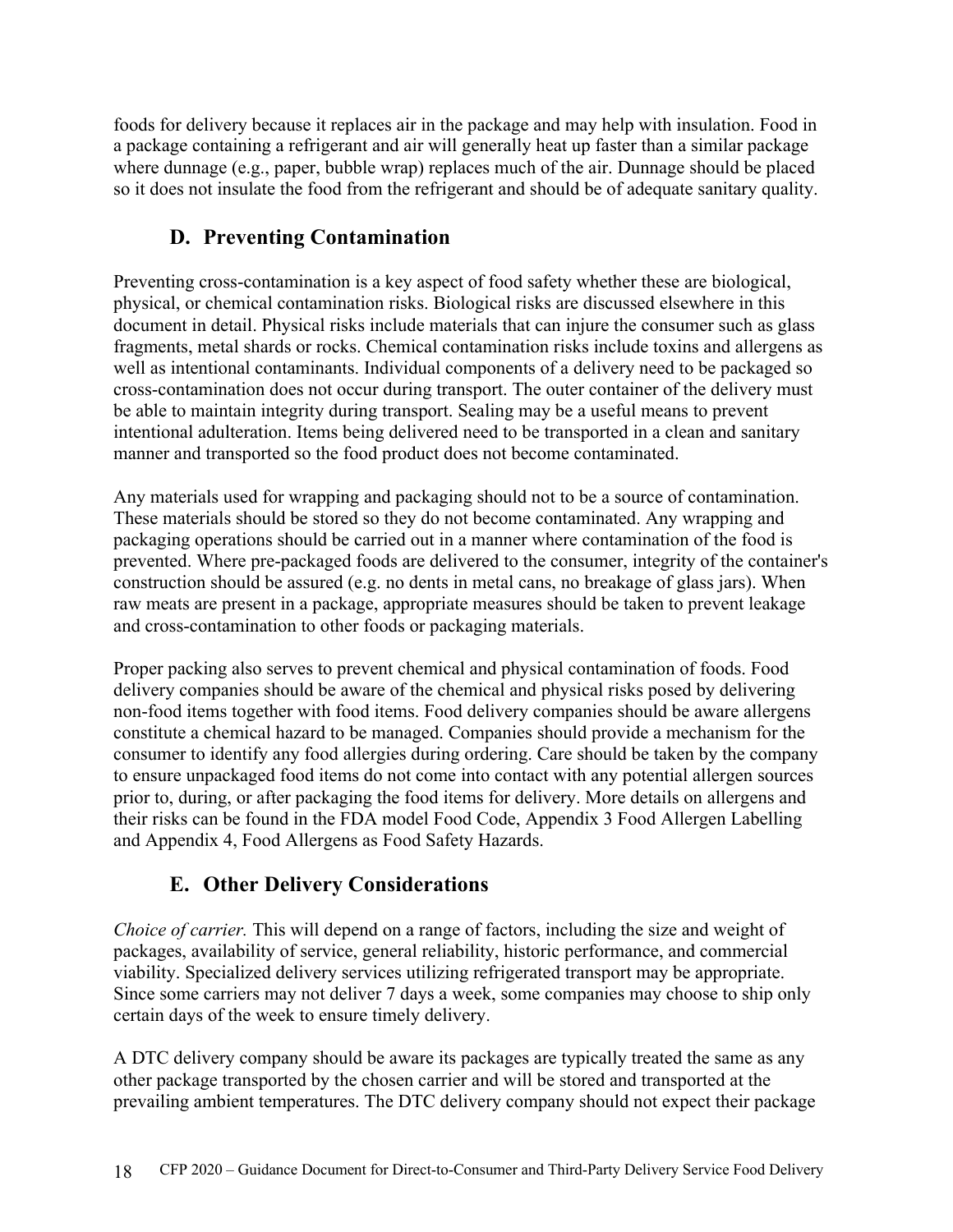to receive any "special treatment" unless it is part of their agreement with the carrier. The DTC delivery company should verify any enhanced level of service promised by a carrier before relying upon it or modifying any established temperature-control requirements, including packaging and cooling.

*Signature requirements.* Some carriers offer the option of signature release (i.e., requiring a signature for delivery). This has the advantage of ensuring someone is immediately available to receive and refrigerate the food upon receipt. It presents the challenge of delaying delivery in the case a signatory is not available.

*Non-delivery.* A non-delivery may occur if the carrier cannot find the delivery address or if other problems occur. Any process for non-deliveries should be agreed to by the carrier. Some carriers may have specific requirements regarding packaging and labeling related to nondeliveries.

## **F. Food Safety Training**

Food safety is a responsibility shared by everyone involved in handling, processing, storing, packing, or distributing foods for DTC delivery. A DTC delivery company should ensure adequate food safety training and supervision for all personnel handling food. A DTC delivery company should ensure personnel handling food are adequately supervised and instructed to ensure they work in sanitary conditions and in accordance with proper food safety procedures. Continuous supervision is critical to ensure compliance. Such supervision is typically performed by an individual designated as the Person in Charge (PIC) in a retail environment. The PIC should always be appropriately trained according to applicable regulations or internal requirements so as to ensure good food safety practices. Where an operation employs only one or two people, supervision may not be applicable.

Training involves an overview of food safety principles as well as specific instructions, commensurate with the trainee's responsibilities, for promoting food safety in day-to-day operations. Companies should also ensure those responsible for developing and maintaining a company's written food safety program have the necessary qualifications and experience (e.g., food protection manager certification).

## **General principles**

Training should be given by qualified and competent persons or provided using online or other resources. Companies should have a plan to (a) identify the training needed for everyone whose activities may impact food safety and (b) keep records which confirm this training was completed satisfactorily. These records can help a company demonstrate it has a satisfactory food safety management system, and evidence of training in personal hygiene and food safety management may be very important for substantiating compliance.

Training needs and effectiveness should be assessed regularly. Certain food safety training may need to be implemented annually and ongoing training may also be necessary. A training program should also be updated to reflect operational or business changes (e.g., new products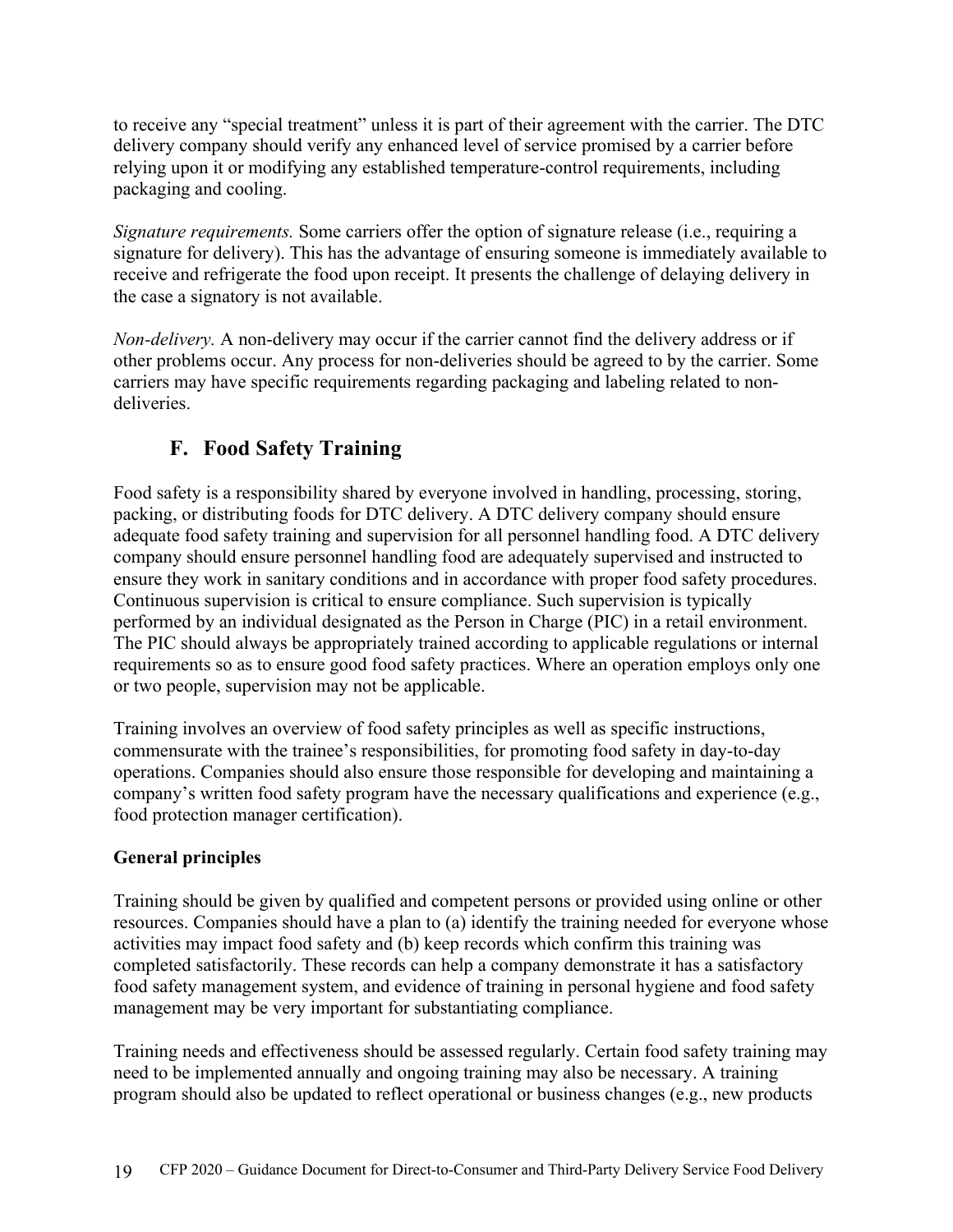or packaging methodology which may raise new food safety issues and concerns). A company can develop its own program or incorporate existing established curricula. These curricula often have documented course instruction notes, which can help to ensure consistency.

A company may also determine personnel other than those who handle food may need to undergo training. For example, personnel such as custodians, sanitation crews, maintenance workers, and others with access to a company's operations may need training in certain food safety practices.

## **Conducting training**

DTC food delivery companies should ensure personnel handling food and packaging for direct food contact receive training in the food safety practices appropriate to their duties. The training provided should ensure that such personnel have appropriate knowledge to handle food safely. This knowledge can be obtained in various ways, including on-the-job training, selfstudy with recognized guidance materials, formal training courses, and prior experience. Arrangements should be made for persons whose first language is not English and/or persons with learning or literacy difficulties.

A training program should be based on the food safety practices relevant to a company's operations, e.g., preventing cross-contamination, using appropriate packaging, implementing temperature-control requirements, and managing health and hygiene.

A DTC delivery company should contact the relevant regulatory authorities to determine any applicable training requirements. For example, see Section 2-103.11 Person in Charge and Annex 3, Section 2-103.11 of FDA model Food Code for a discussion of the training requirements for a person in charge. The FDA model Food Code also requires the person in charge must be a Certified Food Protection Manager (CFPM). A CFPM is an individual who has demonstrated by passing a food safety certification examination from an accredited certifying organization that he or she has the knowledge, skills and abilities required to protect the public from foodborne illness.

## **G. Consumer Communication**

A DTC delivery company should identify the food safety information which should be included within a package and/or in other communication channels, including on a product website or via email. This may include product information as well as consumer instructions for communicating feedback and concerns.

If food safety labeling is included on the outside of a package, a DTC delivery company should ensure it is not obscured, including by any labels a third-party carrier may affix to the package.

## **Product information**

Products for DTC delivery should be labeled according to applicable regulatory requirements. This includes following federal, state, and local regulations for nutrition information and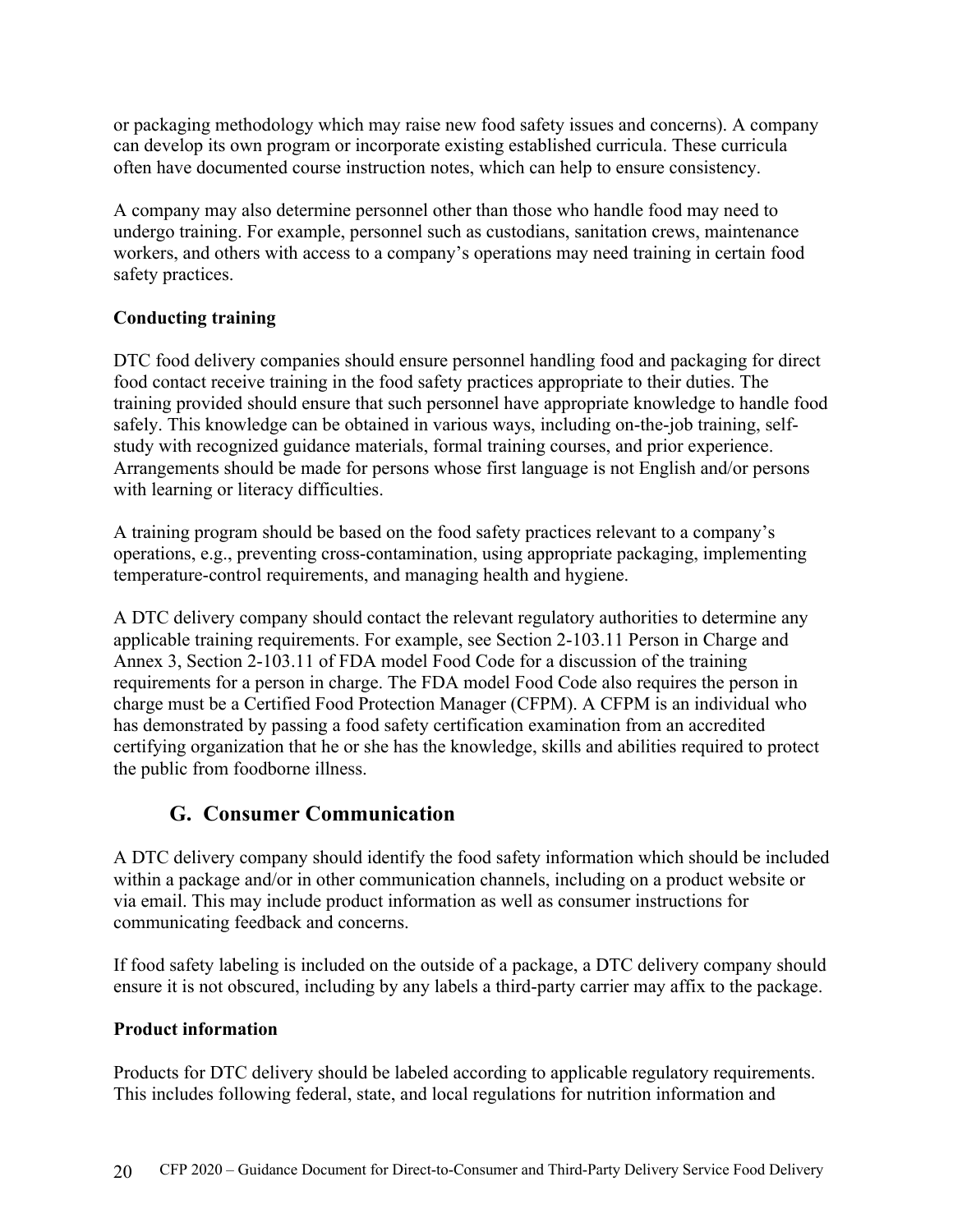allergen disclosure. All partners should work together to ensure all relevant food safety information provided at the point of sale, including on product websites or mobile applications where orders may be placed, is accurately communicated.

Companies should advise consumers of when to expect their orders and what to do upon delivery. If directions are not already specified on the product label, the company should advise the recipient that such contents are perishable and should be refrigerated or frozen upon receipt if not used immediately. This is especially important if the package is sent as a gift, if the recipient may not be aware of the contents, or if the outer packing obscures the product label.

Companies may also need to provide consumers with updated information relevant to food safety after their orders have been placed. For example, a delivery may arrive late due to unexpected transportation delays. Depending on the extent of the delay and the nature of the food, a company may decide to inform the consumer that certain perishable items should be discarded. Sourcing challenges may also require changes to the allergen information required for a product, so companies should ensure they have processes in place to communicate updated allergen information to consumers when needed.

Product information may also include instructions for safe use, such as information about any raw product or raw ingredients that may pose a health risk and are intended to be consumed raw (e.g., raw milk cheeses or sushi-grade fish). Companies may also choose to provide consumers with guidance on safe food storage, handling, and preparation.

## **Instructions for consumer feedback and concerns**

We recommend DTC delivery companies also provide consumers with information about what to do if they are concerned about the safety of the product, such as when a delivery appears to have been tampered with or if the packaging has otherwise been compromised. In most cases, consumers should be informed of how to contact the company directly to resolve concerns. Consumers also have the right to contact the appropriate regulatory agency if they have a concern. In such circumstances, companies can prepare to respond to any concerns by having standard operating procedures, process records, and other appropriate documentation in hand. These records will assist with reported alleged foodborne illness and potential regulatory investigations.

Some companies may choose to label certain items with the date and time packaged and/or the shipping date. If a product's package has been manipulated in any way, the label should be updated to reflect the repackaging date.

## **H. Best Practices for Managing a DTC Delivery Food Safety Program**

## **Responsibilities for implementing food-safety control**

To promote the implementation of food safety controls, a DTC company should assess its business model and supply chain, including partnerships and agreements with other parties. The parties involved at each stage of the production and distribution chain should collaborate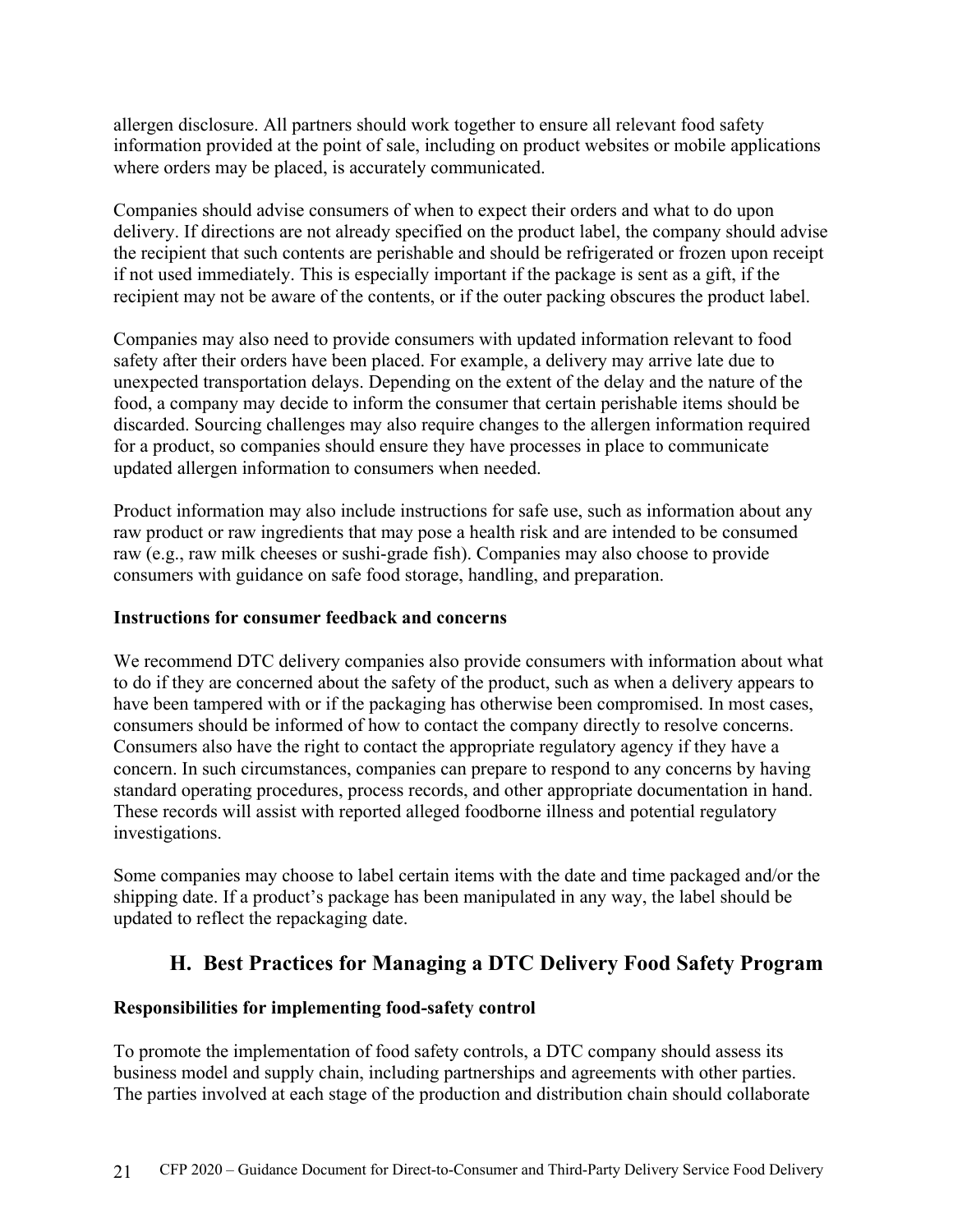closely, and companies should also consider defining food safety responsibilities in formal agreements between parties. Clear procedures for communication between the DTC company and its partners will be helpful for sharing compliance information, food safety concerns, and relevant operational changes in a timely manner.

Examples of expectations that can be reflected in agreements include:

- Responsibility for conducting validation and/or verification
- Managing non-conformances, including communication and escalation requirements
- Conducting training
- Complying with applicable food safety laws/regulations
- Implementing various food safety measures (e.g., meeting time/temperature limits, preventing contamination)
- Implementing employee health policies
- Emergency protocols or contingency plans
- Personnel standards (e.g., selection criteria, health and hygiene requirements, background checks)

## **Monitoring**

As discussed in Section 4.B, a DTC delivery company should validate the measures necessary to control any food safety risks arising in the company's operations. The company should then conduct verification activities to demonstrate whether the validated measures are being effectively implemented.

As a critical component of a food safety program, a comprehensive monitoring system helps verify food safety policies and systems are being applied in a consistent and sustainable manner and identify continuous improvements or corrective actions.

In designing its monitoring approach, a DTC delivery company should consider the following:

- Which validated food safety measures should be monitored
- Where monitoring will occur, whether in production, transportation, and/or upon delivery
- How monitoring will be conducted for each food safety measure
- How the monitoring system will be described and communicated (e.g., in written policies and procedures)
- How often each monitoring tactic will be implemented
- Who will be responsible for conducting monitoring
- How deviations will be addressed
- How monitoring results will be recorded (e.g., including the signature of the person completing the monitoring)
- What consumer inquiries and complaints have been received

*Developing a Monitoring Approach*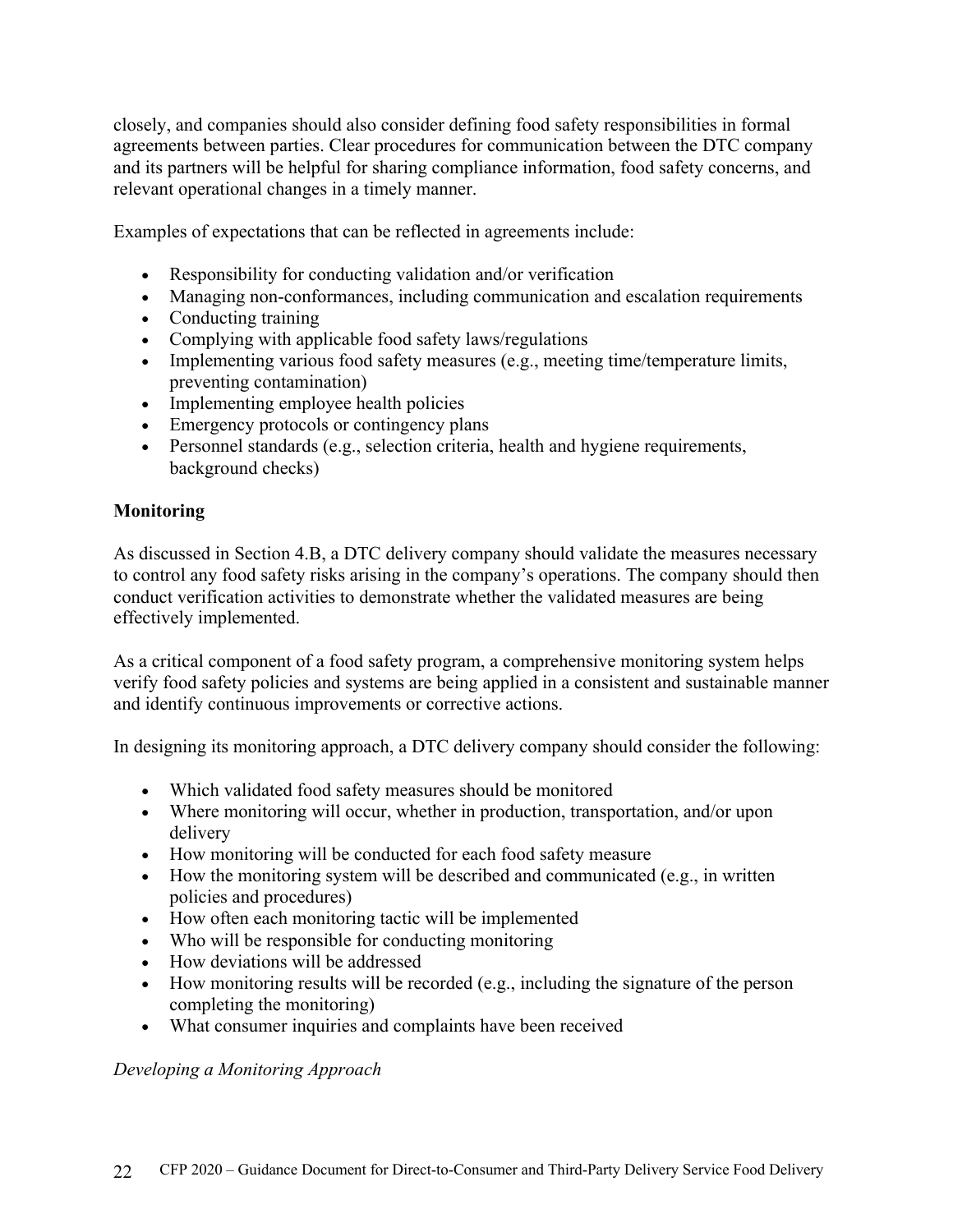A monitoring system should be based on the validated measures a DTC delivery company has identified are needed to control its food safety risks. A company should evaluate each validated risk-control measure to determine the best approach for monitoring, considering the type of data to be gathered, how the data will be used, how frequently the control measure should be evaluated, who should gather and/or interpret data, which key performance indicators should be used, and how monitoring results should be reported.

There are multiple tools which DTC delivery companies can consider incorporating into a monitoring system. Examples include:

- *Process Self-assessments*. Regular internal assessments can help a company's personnel to proactively address food safety risks and prepare for external audits and regulatory inspections. These assessments can include daily checklists, shift-based logs, internal reviews, and third-party audits. The type and frequency of such assessments should be appropriate for the complexity of the company's operations and products.
- *Process Audits*. A process audit is a formal inspection usually conducted by a third party. A DTC company can partner with a food safety auditing firm to design and implement an audit to determine if food safety risks are being controlled throughout the supply chain and delivery.
- *Inspection upon delivery*. A DTC company can employ its own personnel or third parties to confirm whether delivery parameters are met. For example, a company may consider assigning an individual or group (e.g., company employees or third-party "mystery shoppers") to replicate the consumer experience and provide feedback on the delivered product. This person or group can examine parameters such as product labeling, temperature controls, transportation times, package integrity, and the effectiveness of packaging in preventing cross-contamination.

## **Using Internal and External Resources**

A DTC delivery company should consider the complexity and risks associated with its operations when using internal and/or external resources for monitoring its food safety system. Depending on the scope of the business, both options may be useful, and a DTC company should weigh the benefits of employing these resources when making decisions based on their program needs. Regardless of whether they are employees or third parties, all personnel selected should have the expertise and proper training necessary to correctly and consistently carry out their assigned tasks.

## **Technical Tools**

A variety of monitoring tools are available to help DTC delivery companies monitor compliance. Companies should identify the most current technologies available to aid with capturing and maintaining data. Companies may choose to use equipment, such as temperature monitoring devices for food products, hot and cold holding equipment, refrigerated compartments, insulated carriers, and other packages; geo-tracking devices, cameras, video recording devices, web platforms/portals, and other technological solutions.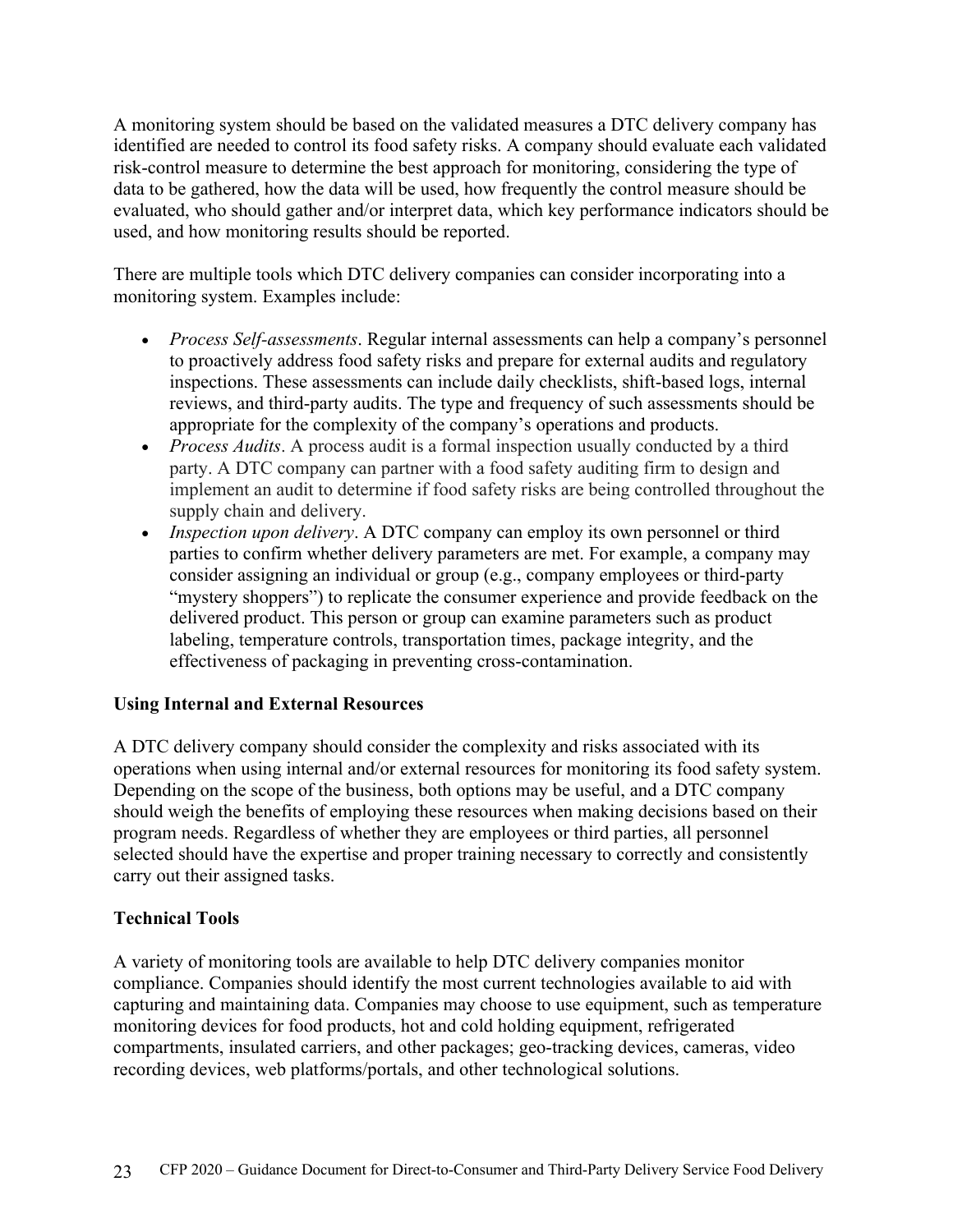Companies should ensure measurement methodology is precise and the correct tools are being used for both food products and equipment. For example, probe thermometers should be used to measure internal product temperatures, and appropriate equipment thermometers should be used to measure ambient temperatures of refrigeration and hot holding equipment. Waterproof thermometers are also available for dishwashing machines. Temperature indicators can also be used for packages during transport and delivery. For accuracy, thermometers should also be regularly calibrated, either daily or per the manufacturer's directions. For further resources, see Appendix A.

Companies should consider systematic approaches to assist with compiling data. Software programs can be custom designed to include a variety of hierarchies and data fields, such as menu items, delivery types, delivery times, product and equipment temperature readings, and regulatory checklists. Food safety experts and analysts can use the data to gain insights, evaluate root causes, determine if corrective action plans are effective, or make program adjustments as necessary.

### **Managing noncompliance and continuous improvement**

Once a system is in place to monitor the key components of a food safety program, companies should establish processes to address noncompliance and improve risk management. These processes should include expectations for communicating non-conformances and performance metrics (e.g., temperatures at various critical control points). For example, including an escalation process to relay non-conformances to the appropriate individuals and departments can help ensure issues are addressed promptly. Companies should ensure qualified individuals have the authority to take corrective actions.

As part of its efforts towards continuous improvement, a DTC company should also continually research the most current food safety innovations and technologies in the manufacturing and retail food industry. Remaining up-to-date on industry trends can assist an organization in having awareness of the best available food safety tools can help it be more efficient, more quickly respond to alerts, take corrective actions, and adjust food safety procedures.

### **Traceability and recalls**

In the case of a foodborne outbreak or recall, DTC companies should have processes that allow public health officials to request relevant traceback and trace forward information that would aid in their investigation. This information should be shared in accordance with relevant privacy laws. For more information of traceability and recalls see Appendix A.

### **Corrective and Preventive Action Plans**

Incorporating corrective and preventive action plans into food safety monitoring is essential for controlling food safety risks and preventing repeat occurrences. Corrective and preventive action plans are applicable regardless of whether internal and/or external personnel are involved in monitoring. The action steps and urgency assigned should be appropriate to the level of risk.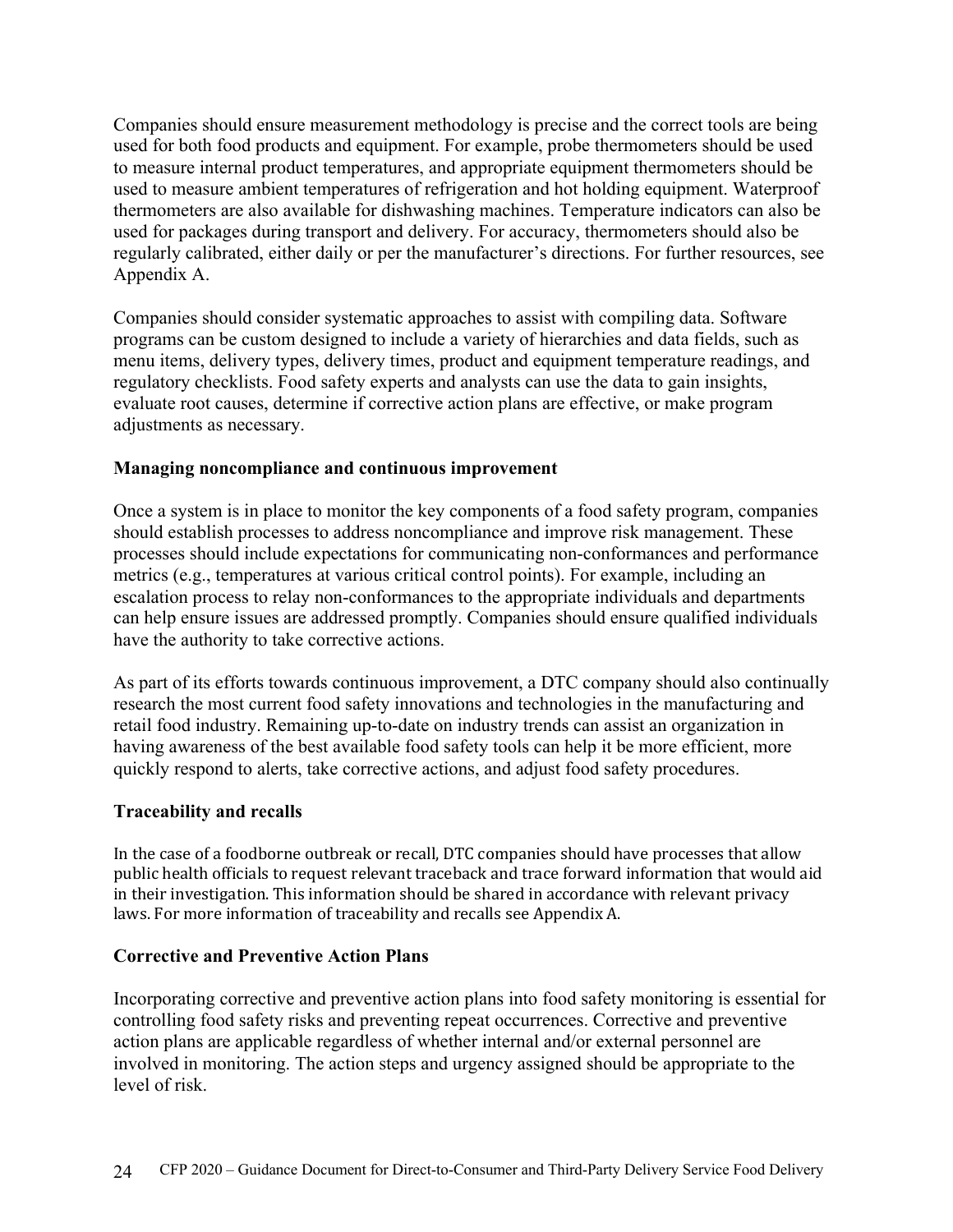When SOPs are developed, a DTC company should identify 1) corrective actions for the disposition of the affected items and 2) separate preventive actions, tailored to potential root causes, to ensure the problem does not recur. For example, a company may determine a perishable food must remain at 41°F or below but finds an instance in which the food exceeds this temperature for several hours due to equipment failure. The company may decide the corrective action is to discard the food, and the preventive action is to install monitoring and alert sensors for refrigerated delivery equipment. An alert is used to notify appropriate parties when the air temperature exceeds 41°F for a designated period. The organization is then able to eliminate a food safety risk to the consumer and prevent product loss.

When developing corrective and preventive control plans, companies should consider the following:

- Engaging stakeholders (e.g., representatives from food manufacturer/food establishment, product delivery/transportation company, or external auditing firm)
- Establishing requirements for communicating non-conformances, including timing protocols based on potential risk
- Determining what parties must be notified and level of escalation based on risk
- Identifying who is responsible for implementing the plan
- Monitoring corrective and preventive actions to ensure they are effectively implemented
- Incorporating root cause analyses to assist with corrective actions and adjustment of protocols as needed
- Conducting targeted training for personnel to identify and correct errors in the food safety management program
- Using accountability models (e.g., number of higher risk occurrences triggering escalation)
- Reassessing studies or procedures to determine if improvements are needed to resolve operational or behavior-related occurrences (may be part of recurring re-validation activities)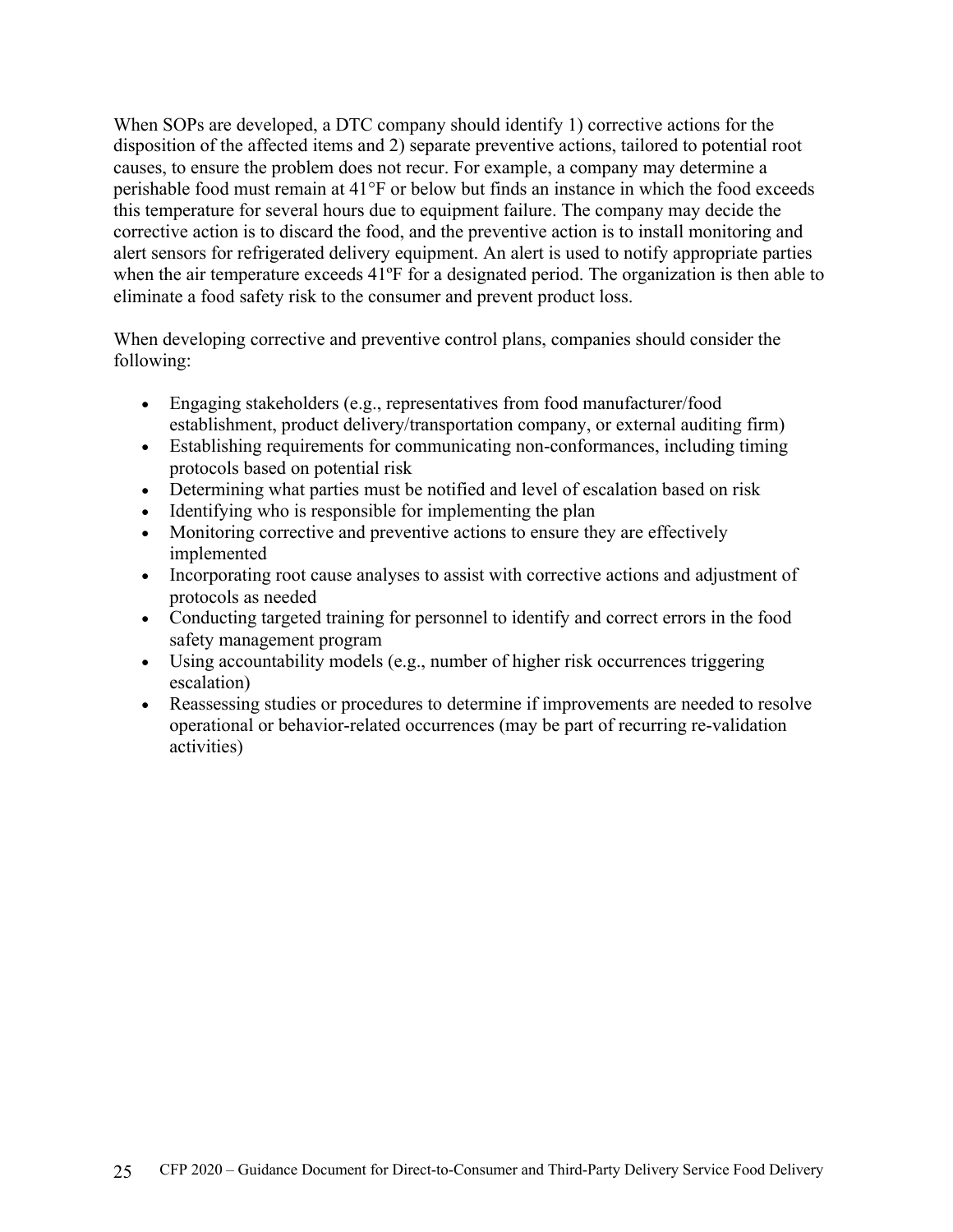# 6.*Third-Party Delivery guidance*

## **A. Food Safety Responsibilities**

All parties engaging in Third-Party Delivery Service should understand the relevant food safety risks and define roles for such parties to help minimize those risks. The parties to the business agreement should clearly identify the responsible party during each stage of the flow of food, from preparation, staging, and delivery.

## **B. Preventing Contamination**

Food contamination refers to the presence of biological, chemical, and/or physical contaminants in food which can cause foodborne illness or injury. Biological contamination can occur through improper food storage and lack of temperature control during preparation, packaging, and delivering of food. Chemical contamination can occur when non-food products, such as household cleaners, personal hygiene items, etc., are packaged with food products in the same delivery bag during packaging. Physical contamination can occur if food products are not packaged appropriately or protected from the external environment.

Preventing contamination is a key aspect of food safety. Food establishments and food shoppers should minimize contamination risks by determining which items will be segregated and how items should be packaged. An added challenge in third-party delivery from food establishments is that various food and non-perishable food products may be delivered together. Best practice is to (a) separate ready-to-eat foods from raw proteins; (b) separate chemicals and non-food products from food products; and (c) separate glass and other fragile food products to reduce breakage risks. Separation options may include separate bags or the use of another barrier.

The food establishment should have processes to determine whether food deliverers may prepare beverages, collect accompanying utensils, napkins, straws, or condiments, or package foods.

### **Time/Temperature Control**

Temperature control should be considered when delivering food to the consumer through the use of a food deliverer. However, time as a public health control is also acceptable for limiting pathogenic bacterial growth. A wide variety of transportation vehicles are used to provide delivery services. A refrigerated or freezer vehicle may be ideal in maintaining temperature control. If the transport vehicle does not have a mechanism to control the ambient temperature of the vehicle, food deliverers should address all relevant food safety concerns and hazards when transporting the food. Food deliverer procedures may include the use of insulated delivery bags, containers, or coolers, or use of coolants to keep foods hot or cold.

Food ordering platforms should issue guidelines to food deliverers to deliver orders safely and in accordance with relevant safety standards, and to follow any food establishment delivery guidelines that are meant to promote food safety and compliance with applicable regulations.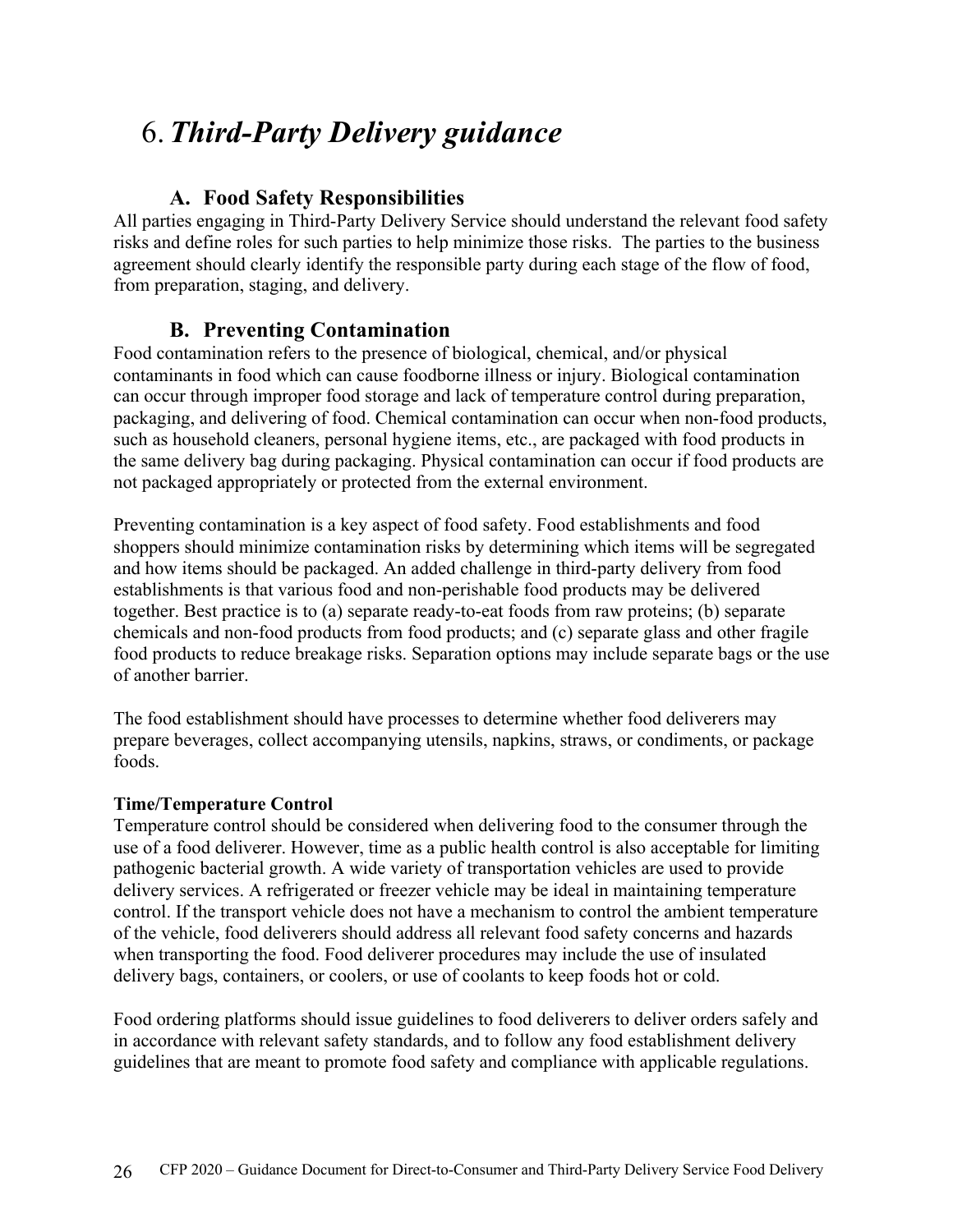The food ordering platform, food deliverer, and food establishments should work together to develop appropriate procedures to prevent pathogen growth during handling, transport, and delivery. Whereas time may be an appropriate control measure during short delivery periods, additional control measures should be considered for longer delivery periods or when food is not handed directly to the consumer to ensure perishable items remain at proper temperatures.

#### **Temperature Monitoring for Staging Foods at Food Establishments**

Foods held in a staging area should be maintained by food establishments at proper product temperatures prior to pick-up and delivery by a food deliverer. A temperature monitoring process for staging foods at food establishments may be needed to ensure food is maintained at the proper temperature until ready for pick-up and delivery to the consumer.

### **Packaging**

Packaging protects and separates products from contamination, the external environment, and physical damage. Packaging design and using multiple layers of packaging, including primary, secondary, and tertiary, minimizes the risks associated with contaminants and food safety hazards. Primary and secondary packaging, such as foil wraps, direct food contact containers, and plastic bags, directly protect the food. Tertiary packaging or outer packaging, such as delivery bags or coolers, provide protection from the external environment including extreme temperatures, direct sunlight, weather (e.g. rain, snow), road debris, and animals and pests.

The primary and secondary packaging should not be re-used by food establishments. The tertiary or outer packaging should be constructed of durable and easily cleanable materials for re-use to transport food during deliveries.

Food establishments and food deliverers should determine correct storage (e.g. upright) and amount of food to be packaged during transportation to avoid crushing of food or damage to primary food containers that could potentially contaminate other food or lead to unclean delivery bags.

### **Food Tampering**

Prevention of food tampering activities occurs through packaging design and tamper-evident devices. Food establishments may utilize primary packaging that cannot be resealed, such as tear strips, and secondary packaging, such as bags or boxes, with tamper-evident tape, stickers, or seals to deter food tampering activities during food delivery and maintain food safety and integrity.

Food deliverers should not remove food products from the secondary or tertiary packaging until delivered to the consumer. Food deliverers and food shoppers should not open, alter, tamper with, or change the primary or secondary packaging.

### **Delivery Bag Usage, Maintenance, and Cleanliness**

Food deliverers may use insulated delivery bags that help minimize food temperature fluctuations and/or help maintain food temperatures during delivery to the consumer. In addition to insulated delivery bags, food deliverers can add other refrigerants or coolants, such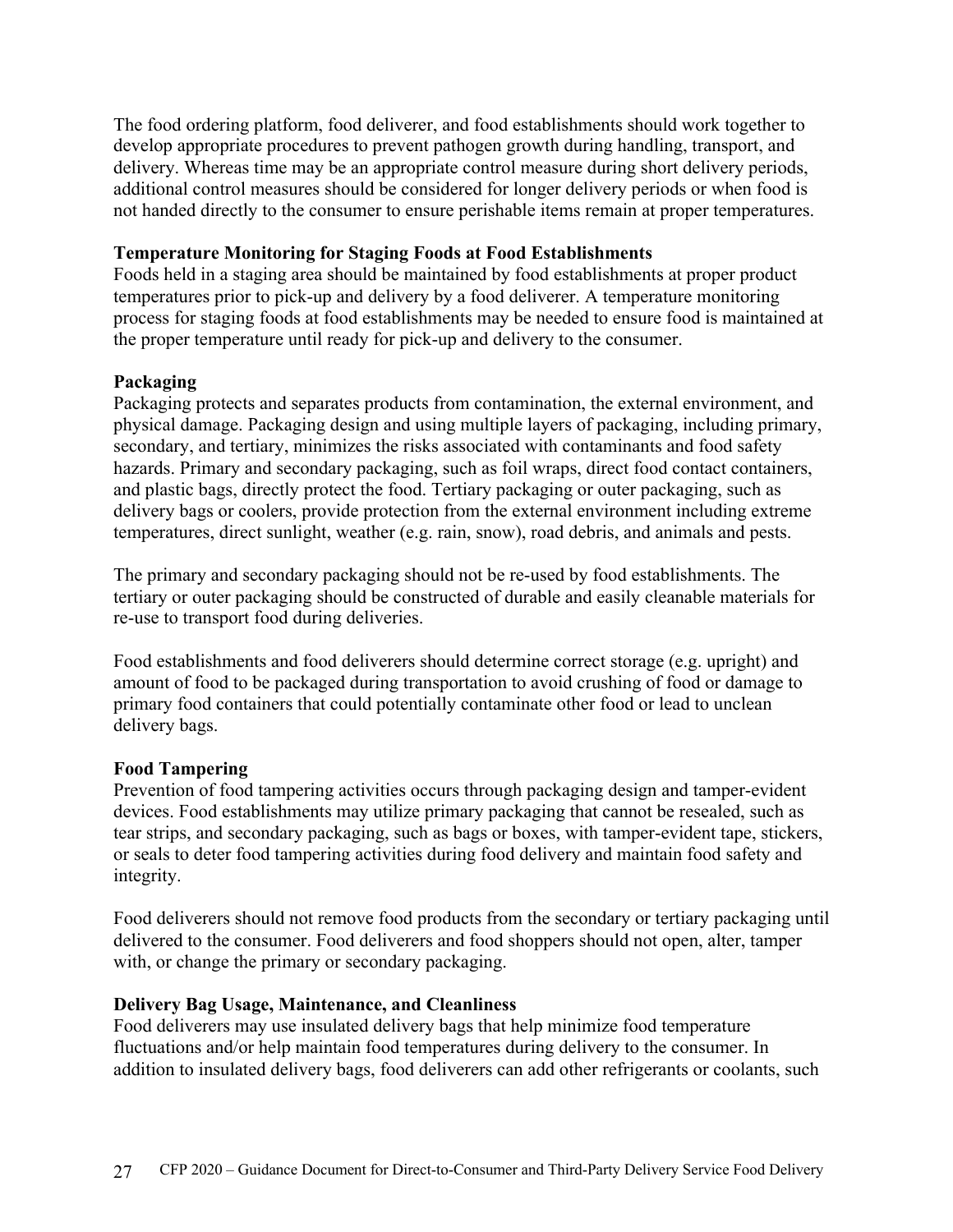as ice and/or gel packs, which may help reduce the rise in product temperatures during extended delivery times.

Delivery durations, ambient temperatures and conditions, and intended food temperatures at delivery may assist food deliverers with identifying the need to use insulated delivery bags. Delivery bags can be designed and manufactured to support a variety of business needs. The materials, construction, and design of the delivery bag can be customized to maintain food hot or cold and can be designed with pouches to separate cold food from hot food.

Food ordering platforms or food establishments may set guidelines for food deliverer delivery bags, especially for extended delivery times, which may help maintain the food at safe temperatures during delivery to the consumer. Guidelines may include the appropriate choice of delivery bag or other packaging, as well as who will provide the bag or packaging, how to obtain new or replacement materials (e.g. methods, costs, etc.), and whether these materials are mandatory or whether food deliverers can choose to use alternative options.

Delivery bag durability and lifespan will vary depending on construction, materials, usage, and maintenance; however, delivery bags should be easily cleanable, kept clean, and maintained in good repair. Delivery bags should be cleaned daily, or more frequently if needed. Food deliverers should check the delivery bag condition for rips, tears, holes, and food debris that could lead to contamination and entry points for pests, etc. Recommended best practice is to check delivery bag condition after each consumer drop-off and prior to the next food delivery and to remove food debris and clean up spills or leaks. The food deliverer should be responsible in ensuring delivery bag condition and maintenance.

Some third-party delivery service entities offer personal shopping services in addition to delivery services. Food shoppers might also utilize bags during selection and packing of products and should ensure bags are clean and in good repair.

### **Vehicle Cleanliness and Inspections**

A variety of vehicles or transportation methods (e.g. walkers, cars, motorcycles, bicycles, autonomous vehicles, or drones) may be used to transport food depending upon the delivery location and accessibility. Vehicles should be clean and free from odors, pests, animals, and any other materials that could adversely impact food safety. Food deliverers should inspect vehicles frequently to ensure that vehicle interiors are clean and free from debris. Food ordering platforms should provide food deliverers with information on maintaining their vehicles in safe conditions, such as vehicle cleanliness and maintenance.

## **C. Food Safety Education and Training**

Food ordering platforms should make available or provide relevant food safety education or training to food deliverers and food shoppers. Food safety education or training may be offered internally or externally through an outside education or training program.

Food deliverers and food shoppers should have appropriate knowledge of basic food safety principles through the completion of a food safety education or training program. Food safety education and training programs for food deliverers and food shoppers may cover topics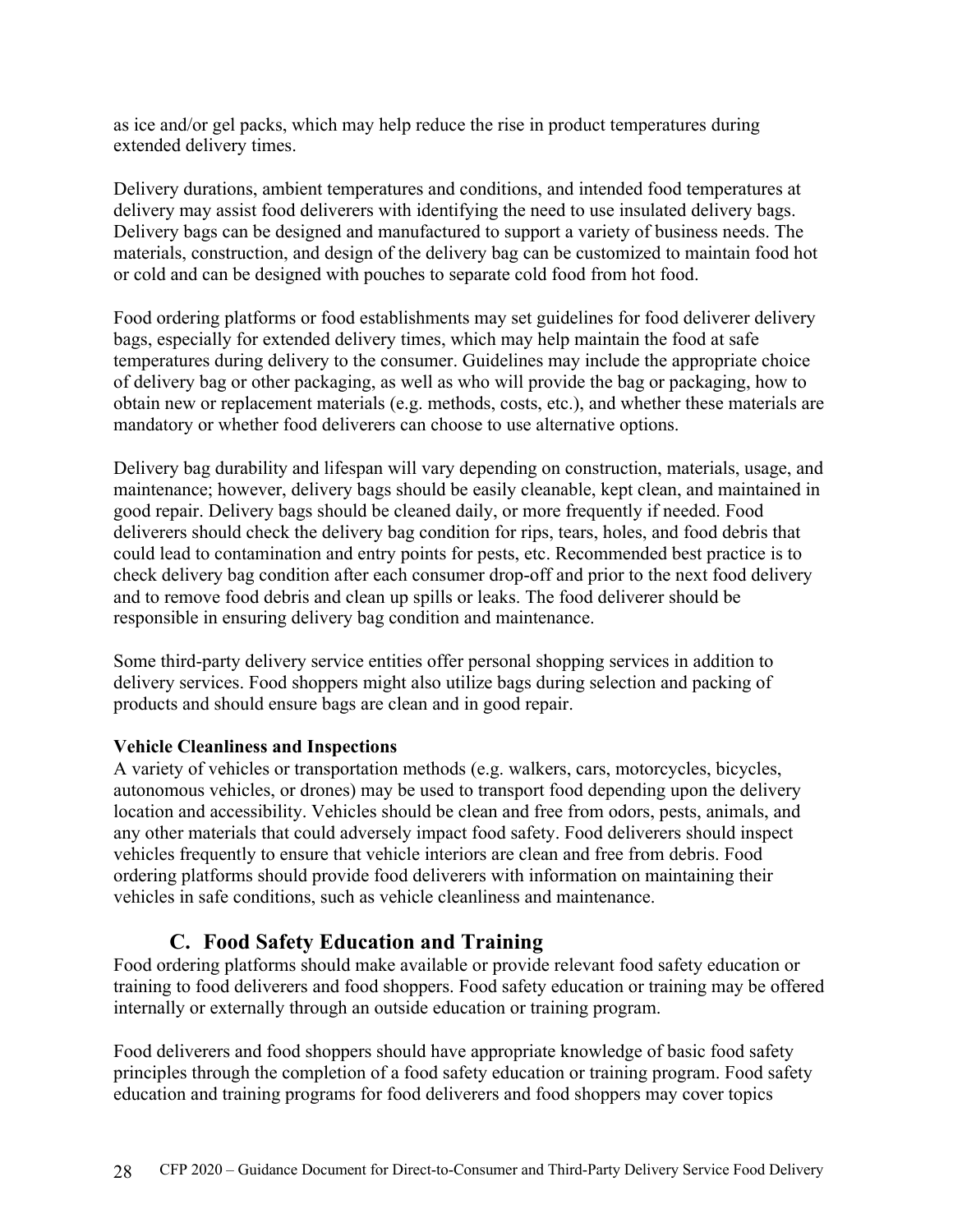including: (a) contamination prevention; (b) product segregation; (c) temperature management; (d) health, hygiene, and hand washing; (e) product tampering prevention; (f) allergens; (g) vehicle transportation cleanliness; and (h) proper selection and use of clean, insulated delivery bags.

Food shopper's education or training may also cover additional topics including: (a) proper order of product selection, such as picking shelf-stable items first, frozen items second, cold refrigerated items third, and hot, prepared items last; (b) proper selection of products with the farthest use-by-date code and intact packaging; and (c) final product handling and packaging.

Additional knowledge areas may include, but should not be limited to: (a) when to pick/pull perishable and non-perishable food products; (b) preparation time needed for food products to be assembled; (c) staging food products utilizing dry storage shelves, refrigerators/coolers, and/or freezers; (d) instructions on foods for delivery (e.g. perishable vs non-perishable); and (e) modes of transportation to be used for delivery (e.g. personal vehicle, bicycle, motorcycle, commercial vehicle, etc.).

#### **Education and Training Topics**

Prevention of contamination, temperature control, and personal health and hygiene should be areas of focus for food safety education and training to prevent foodborne illness and minimize food safety risks.

#### *Contamination*

Food deliverers and food shoppers should be aware of any sources of potential contamination. Food contamination could occur from various sources, including but not limited to: (a) food deliverer or food shopper themselves; (b) bags, coolers, or other methods used to transport the food; (c) external environment; (d) animals and pests; and (e) mode of transportation.

#### *Temperature Control*

Food deliverers and food shoppers should know the correct hot and cold holding temperatures for food and understand the food safety implications of holding time temperature controlled food for safety (e.g. TCS foods) in the temperature danger zone for an extended period of time. Food deliverers and food shoppers should also have knowledge of the necessary equipment, such as insulated bags, coolers, and/or coolants that may be needed to safely hold food at proper product temperatures or help with temperature control. Familiarity with temperature measuring devices is also recommended when relevant.

#### *Personal Health*

Food deliverers and food shoppers should not work while ill. Viruses, bacteria, and parasites can all be potentially transmitted from an ill individual to food and/or the recipient of the food via direct contact and packaging. Food deliverers and food shoppers should not work with food if any of the following symptoms are present, including: (a) vomiting; (b) diarrhea; (c) jaundice (yellowing of the eyes and skin); (d) sore throat and fever; (e) infected skin lesion; or (f) have been diagnosed with Norovirus, Hepatitis A, *Shigella* spp., Shiga Toxin-Producing *Escherichia coli*, Typhoid fever (caused by *Salmonella* Typhi), or *Salmonella* (nontyphoidal). Food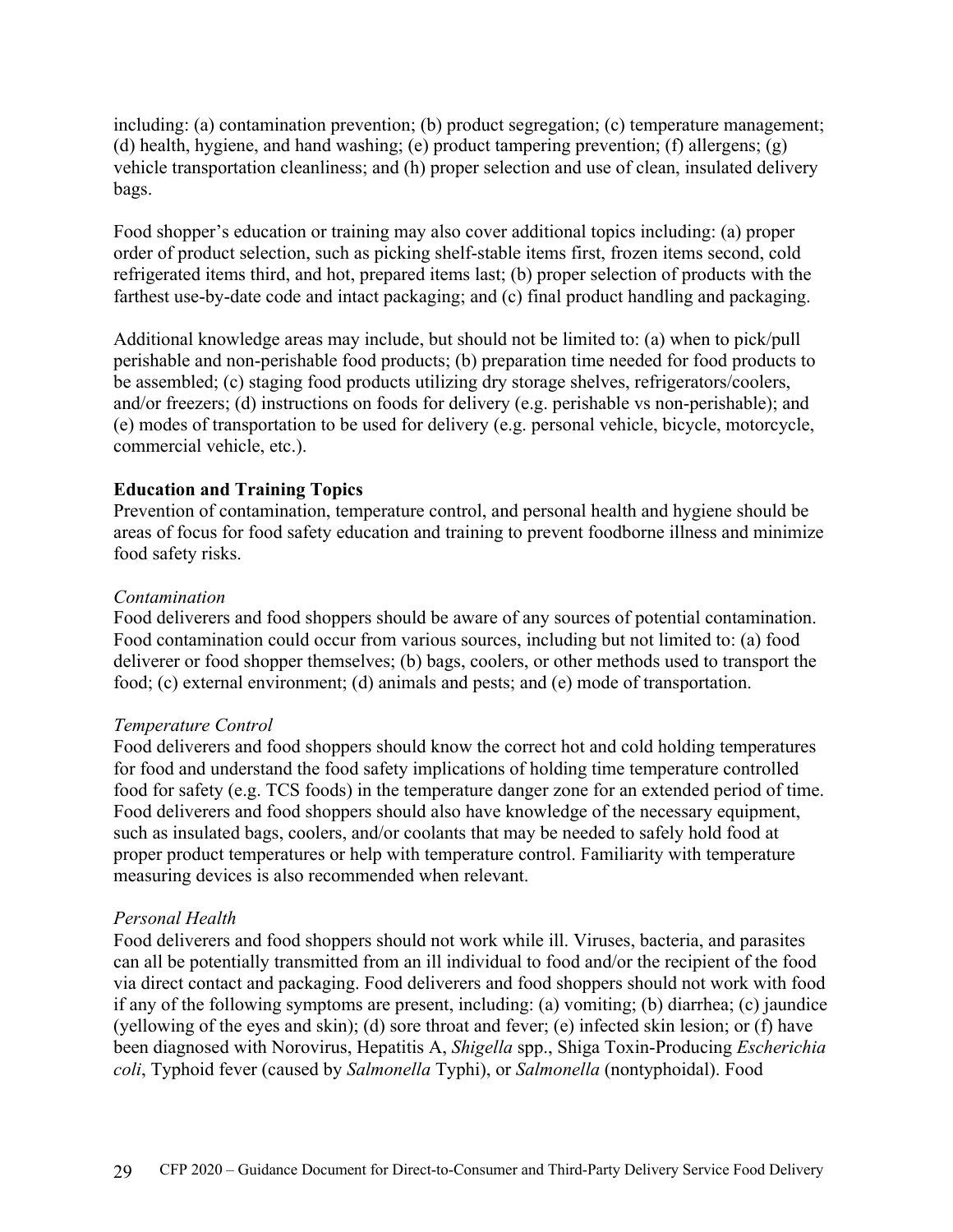deliverers and food shoppers who have been exposed to a foodborne pathogen from a household member with symptoms or diagnosis above should also not handle food.

## *Personal Hygiene*

Food deliverers and food shoppers should understand the importance of good personal hygiene, including wearing clean attire. Food deliverers and food shoppers should: (a) practice good personal hygiene; (b) know when hand washing is needed and how to effectively wash hands; (c) know how to avoid bare hand contact with ready-to-eat foods; and (d) know how to use provided utensils to handle food when necessary.

Food ordering platforms should have standards to address food deliverers and food shopper's behaviors that may pose food safety risks, such as eating, drinking, chewing gum, or utilizing tobacco and similar products during food selection and deliveries.

## **D. Management of Non-Compliance**

Food ordering platforms should have processes developed to address consumer feedback and issues of non-compliance as further described herein. Agreements between the parties and food ordering platforms can be used to outline the expectations of each party. Issues of noncompliance may include potential food safety concerns (e.g. reported incorrect food temperatures, allergens, foodborne illness, product adulteration, etc.), food quality concerns (e.g. broken, damaged, spoiled, etc.), wrong products (e.g. reported allergens), and delivery concerns (e.g. reports that deliveries were not delivered within specified timeframe). While product quality is outside the scope of this document, some consumers may perceive product quality issues as relating to food safety.

Food ordering platforms should determine (a) how issues of non-compliance and consumer feedback will be handled; (b) what guidance is provided to the consumer regarding any food products in question; (c) who receives the notification and/or feedback; and (d) who reviews reports and provides resolution.

Food ordering platforms may issue guidance to food deliverers for handling various logistical situations, including appropriate next steps, such as whether the food product can still be delivered, returned, or discarded. Some examples of situations that should be considered include (a) the food deliverer arrives to drop off the food order at the correct delivery time and location, but the consumer is not present for the delivery drop-off; (b) food products show evidence of tampering or alteration by someone other than the deliverer (e.g. loss of package integrity or seal); or (c) food products are damaged, spilled/leaked, or otherwise contaminated (e.g. hair, dirt, debris).

Processes should also include a mechanism for the consumer to contact the food ordering platform and provide feedback on the food order(s) or delivery service. The food ordering platform should monitor consumer reports and non-compliance issues as needed to determine whether their process is effective or if they should consider revisiting their process.

### **E. Other Food Safety Considerations Food Allergens**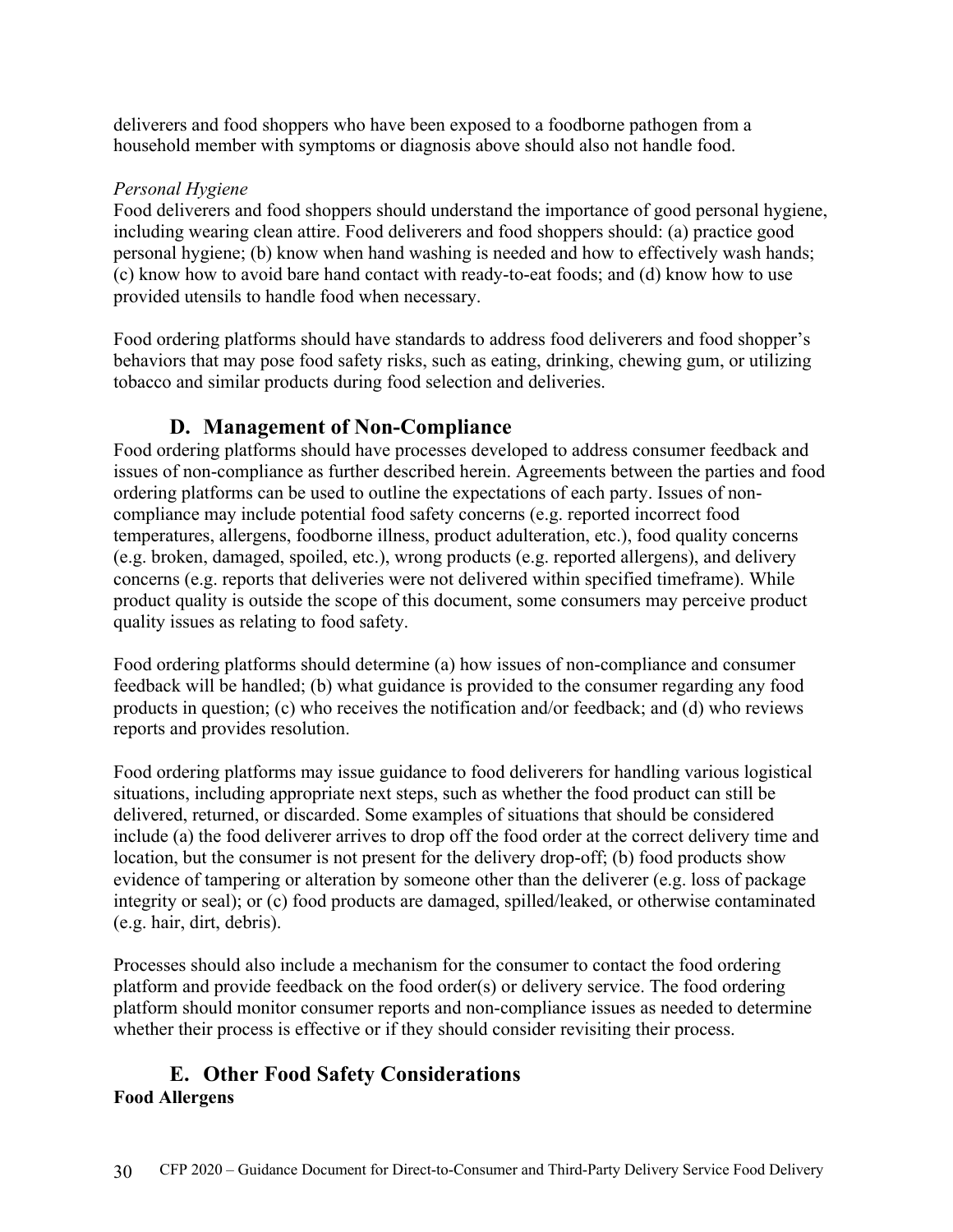Food establishments typically do not make claims or guarantees that their kitchen or prep areas are allergen-free environments or that cross-contact with allergens will not occur as food establishments may prepare products that contain allergens on similar surfaces and equipment. The food establishment may consider providing allergen awareness information through the food ordering platform. Food ordering platforms may include features to suggest substitutions when an ordered product is no longer available. When such features exist, consumers should be reminded about the allergen potential risk created by substitution options.

#### **Traceability and recalls**

In the case of a foodborne outbreak or recall, food ordering platforms should have processes that allow public health officials to request relevant traceback and trace forward information that would aid in their investigation. This information should be shared in accordance with relevant privacy laws. For more information on traceability and recalls see Appendix A.

#### **Technology and Innovation**

Incorporating and leveraging technology may be advantageous to provide notifications to consumers if deliveries have encountered unexpected or excessive delivery delays.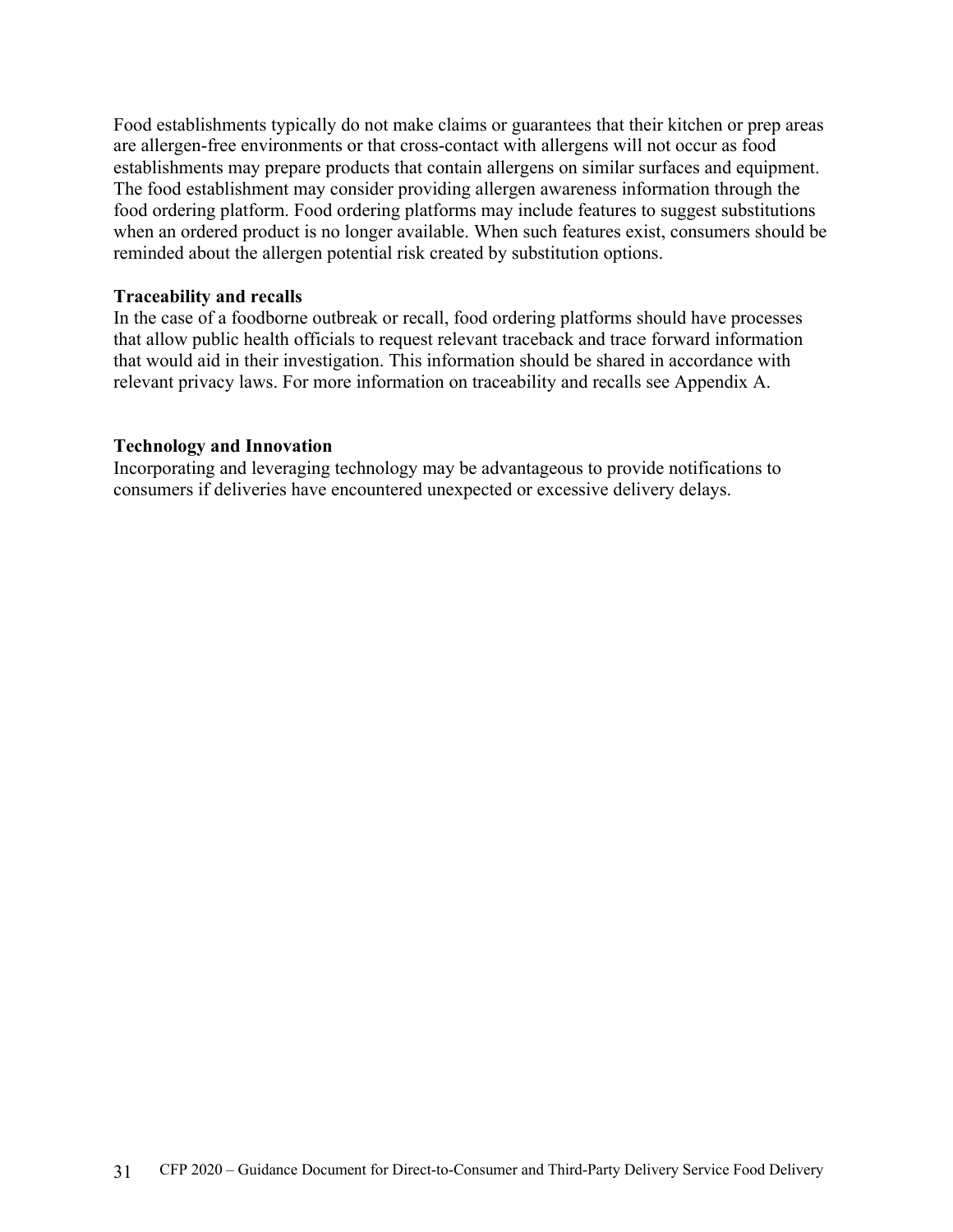# *7.Appendices*

# **A. Food regulation overview, labeling, and recalls**

## **Regulatory overview**

Federal, state, and local agencies oversee the regulation of retail and manufactured food products. Most products sold in interstate commerce, or across state lines, will be regulated by both state or local and federal food regulatory agencies, with a few state-specific exceptions. Most products sold in intrastate commerce, or made and sold within the same state, will be regulated by state or local food regulatory agencies. Most facilities which handle food are licensed in some manner. DTC food delivery companies should contact the agency which issues their license or permit if they have questions about the food safety regulations which apply to their operation. If a DTC food delivery company is unsure who issues their license or permit or if one is required at all, the company should contact their state or local health department. The health department can assist or direct the company to the appropriate agency. DTC food delivery companies can also follow this link for state health department information: https://www.foodsafety.gov/about/state/index.html.

Food establishments and food ordering platforms may contact state, local, tribal, territorial or federal food regulatory agencies if questions or issues arise about food safety regulations which apply to their operation.

For additional information regarding the food products that federal agencies oversee, follow the links provided below:

Food and Drug Administration – What does FDA regulate? https://www.fda.gov/aboutfda/transparency/basics/ucm194879.htm

U.S. Department of Agriculture Food Safety Inspection Service https://www.fsis.usda.gov/wps/portal/fsis/home

## **Food laws**

There are many laws which provide the basic framework for ensuring safety of foods in the US, including DTC delivery foods. These laws include but are not limited to the Food Drug and Cosmetic Act (FDCA), the Federal Meat Inspection Act (FMIA), and the Poultry Products Inspection Act (PPIA). These laws prohibit the sale or distribution of adulterated foods. Foods can be deemed adulterated for many reasons including:

(4) if it has been prepared, packed, or held under insanitary conditions whereby it may have become contaminated with filth, or whereby it may have been rendered injurious to health; (FDCA 21 USC §342(a)(4), FMIA 21 USC §601(m)(4), PPIA 21 USC §453  $(g)(4)$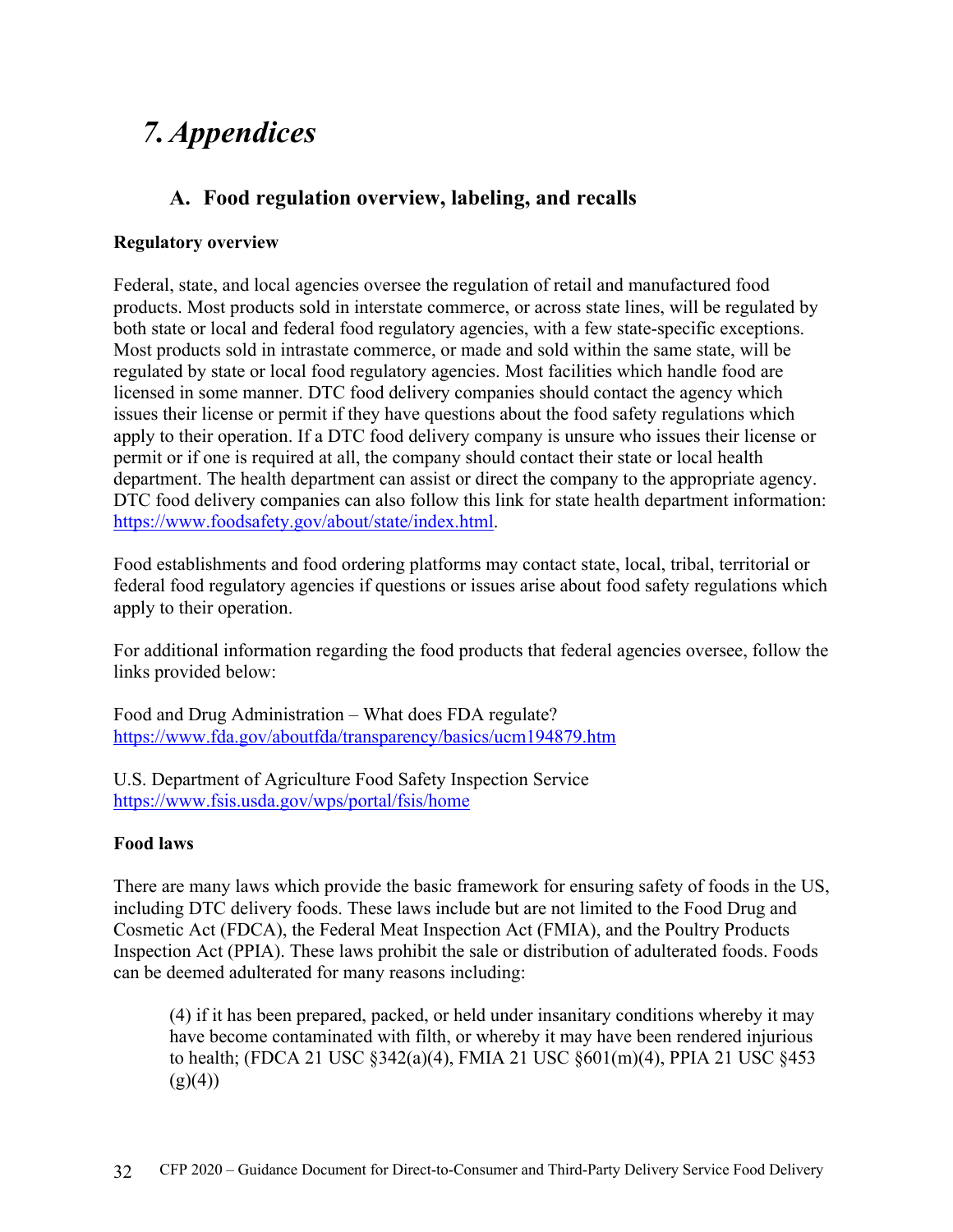The FMIA specifically prohibits adulteration during transportation:

… any act while they are being transported in commerce or held for sale after such transportation, which is intended to cause or has the effect of causing such articles to be adulterated or misbranded.

Therefore, DTC delivery foods must always be transported in a way which minimizes the risk of contamination and potential adulteration of the food.

#### **Food regulations**

Federal regulations also address sanitary situations which apply to transportation of foods. Some (but not all) of these regulations are provided below for reference.

The FDA Good Manufacturing Practice Regulations address warehousing and distribution as follows:

§117.93 Warehousing and distribution.

Storage and transportation of food must be under conditions which will protect against allergen cross-contact and against biological, chemical (including radiological), and physical contamination of food, as well as against deterioration of the food and the container.

The USDA FSIS Sanitation Rules address shipping as follows:

9 CFR 416.4 Sanitary operations.

(d) Product must be protected from adulteration during processing, handling, storage, loading, and unloading at and during transportation from official establishments.

There is also the FDA Sanitary Transportation of Human and Animal Foods rule. See the following links for more information:

https://www.fda.gov/Food/GuidanceRegulation/FSMA/ucm383763.htm https://www.fda.gov/downloads/Food/GuidanceRegulation/FSMA/UCM553930.pdf

The Sanitary Transportation of Human and Animal Food is designed to prevent transportation practices which create food safety risks (e.g. failure to properly refrigerate food, inadequate cleaning of vehicles between loads, etc.). The new FSMA Sanitary Transportation rule builds on the 2005 Sanitary Food Transportation Act (SFTA) and establishes requirements for shippers, loaders, carriers by motor or rail vehicle, and receivers involved in transporting human and animal food. These requirements mandate a company to use sanitary practices to ensure the safety of food. The FSMA requirements do not apply to transportation by mail, air, or third-party delivery service because of limitations in the law.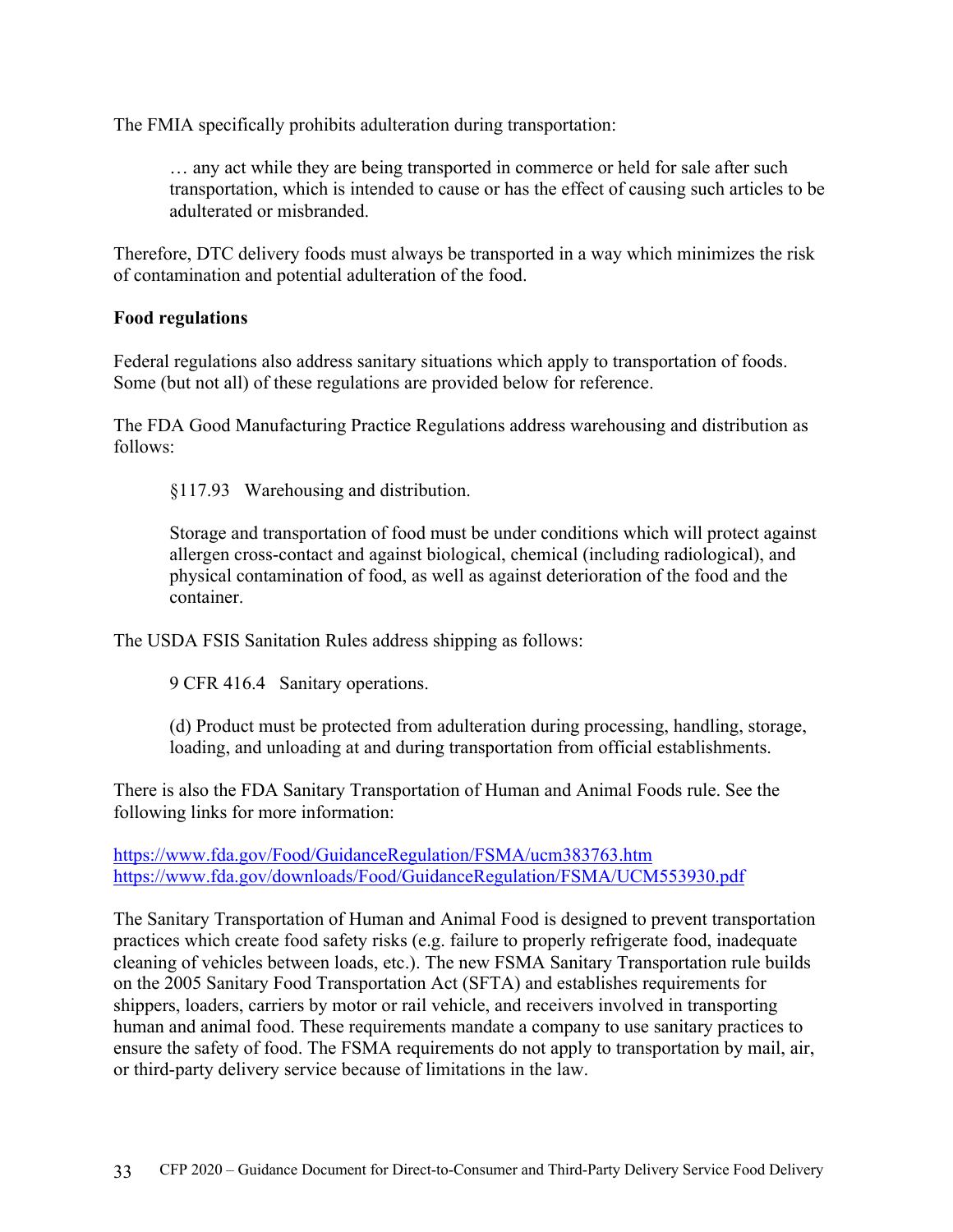For more information on FSMA Final Rule on Sanitary Transportation of Human and Animal Food, look here: https://www.federalregister.gov/documents/2016/04/06/2016-07330/sanitarytransportation-of-human-and-animal-food.

FDA has indicated several waivers from the Sanitary Transportation rule, which are detailed here: https://www.federalregister.gov/documents/2017/04/06/2017-06854/waivers-fromrequirements-of-the-sanitary-transportation-of-human-and-animal-food-rule. DTC food delivery companies should contact the proper regulatory authority to determine if they are covered by the waiver. For specific questions regarding the Final Rule on Sanitary Transportation of Human and Animal Food or the waivers, contact the FDA Outreach and Information Center https://cfsan.secure.force.com/Inquirypage or the FDA Center for Food Safety and Applied Nutrition: https://www.fda.gov/Food/ResourcesForYou/ucm334249.htm

FDA's Food Code is a model for safeguarding public health and ensuring food is unadulterated and honestly presented when offered to the consumer. It represents FDA's best advice for a uniform system of provisions which address the safety and protection of food offered at retail and in food service. Most state and local codes are based on the FDA Model Food Code and provides rules which may be relevant to packing and shipping of DTC delivery foods. The FDA Food Code can be obtained here: https:// www.fda.gov/foodcode.

USDA provides the following consumer information on Mail Order Food Safety (https://www.fsis.usda.gov/wps/portal/fsis/topics/food-safety-education/get-answers/foodsafety-fact-sheets/safe-food-handling/mail-order-food-safety/ to help consumers determine if their perishable foods have been handled properly:

- Make sure your company sends perishable items, like meat or poultry, cold or frozen and packed with a cold source. Items should be packed in an appropriate container to ensure temperature control and protect the food(s) from contamination.
- The food should be mailed as planned, using mailing plans which have been validated to deliver appropriate temperature control. Make sure perishable items and the outer package are labelled appropriately (e.g. "keep refrigerated") to alert the recipient as to proper handling.
- The company should inform their consumers on how to handle foods on receipt. Your company may wish to include information on how to measure product temperature and what to do if foods are received outside the delivery window, at unacceptable temperatures, or in a damaged condition.
- The company should be aware of situations where a consumer is ordering food for another individual (e.g. as a gift). Your company should develop and implement a notification system appropriate for these situations.

## **Labeling**

As part of their obligations to comply with general legal requirements, proprietors of DTC food delivery companies need to ensure the labeling of food is correct and not misleading and the food's chemical composition and any materials and articles which come into contact with the food are not harmful to health.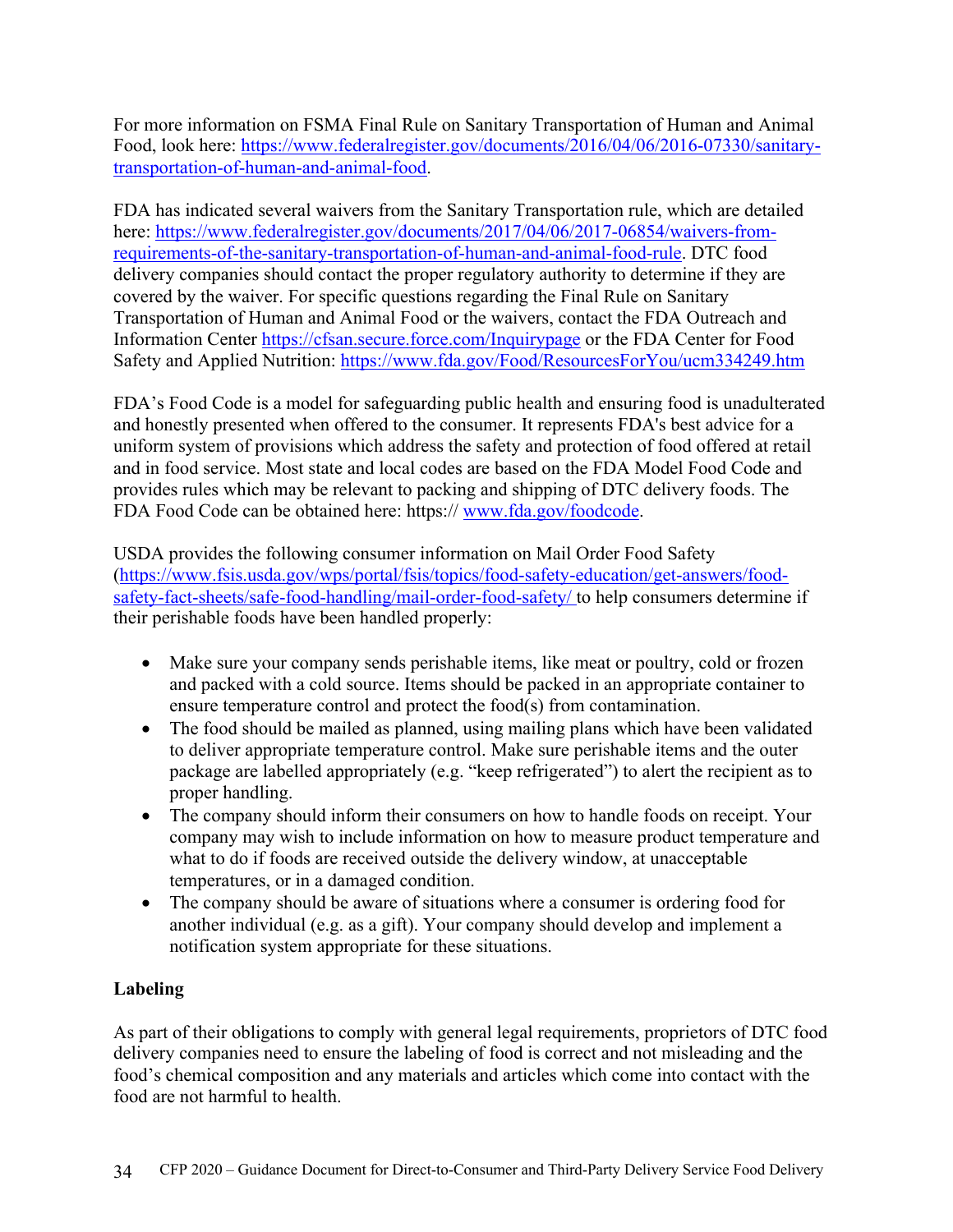Where a DTC food delivery company receives pre-packed foods (i.e. already in their primary packaging), such as canned, vacuum packed or pouch packed goods, from another company, the food should be correctly labelled by other business. Depending on the product, the labeling required can be extensive. However, where the proprietor of a mail order food company operation repackages individual items, they may have more limiting mandatory labeling to perform but should take care to ensure the requirements have been satisfied.

If a DTC food delivery company wishes to make a claim concerning its products, whether these claims relate to the origin, species or nature of the product, e.g. Alaskan salmon, vegan or organic, it would be advisable to take steps to substantiate these claims.

Some companies may choose to label certain items with the date and time packaged and/or the shipping date. If a product's package has been manipulated in any way, the label should be updated to reflect the repackaging date.

## **Traceability and recalls for direct to consumer and third-party delivery services parties**

A detailed discussion of the complexities of food recalls is beyond the scope of this document. However, an awareness of, and preparation for recalls is an important part of a food safety plan for all DTC food delivery companies and third-party delivery services (e.g. food ordering platforms and retail food establishments). Any DTC food delivery company and third-party delivery services should have four key aspects of their food safety system in place which relate to recalls:

- Means for tracking all recalls relevant to their business. The company should not rely upon their suppliers to inform them about the need for a recall but should actively seek out relevant information.
- Means to stop online sales once they learn of a relevant recall.
- Method to notify any consumers who have purchased a recalled product and inform them the product they purchased has been recalled.
- System to manage recalled inventory, to ensure any recalled product is appropriately tracked, controlled, and ultimately destroyed or reconditioned, and does not re-enter commerce.

DTC food delivery companies and third-party delivery services (e.g. food ordering platforms and retail food establishments) should be able to (a) provide trace-forward information to track where recalled product delivered to (e.g. consumer information) and (b) provide traceback information to track where recalled product originated from (e.g. distributor, supplier, manufacturer, farm).

Best practices for DTC food delivery companies and third-party delivery services (e.g. food ordering platforms and retail food establishments) are to have processes related to traceforward and traceback actions developed and to have appropriate records to manage potential recalls.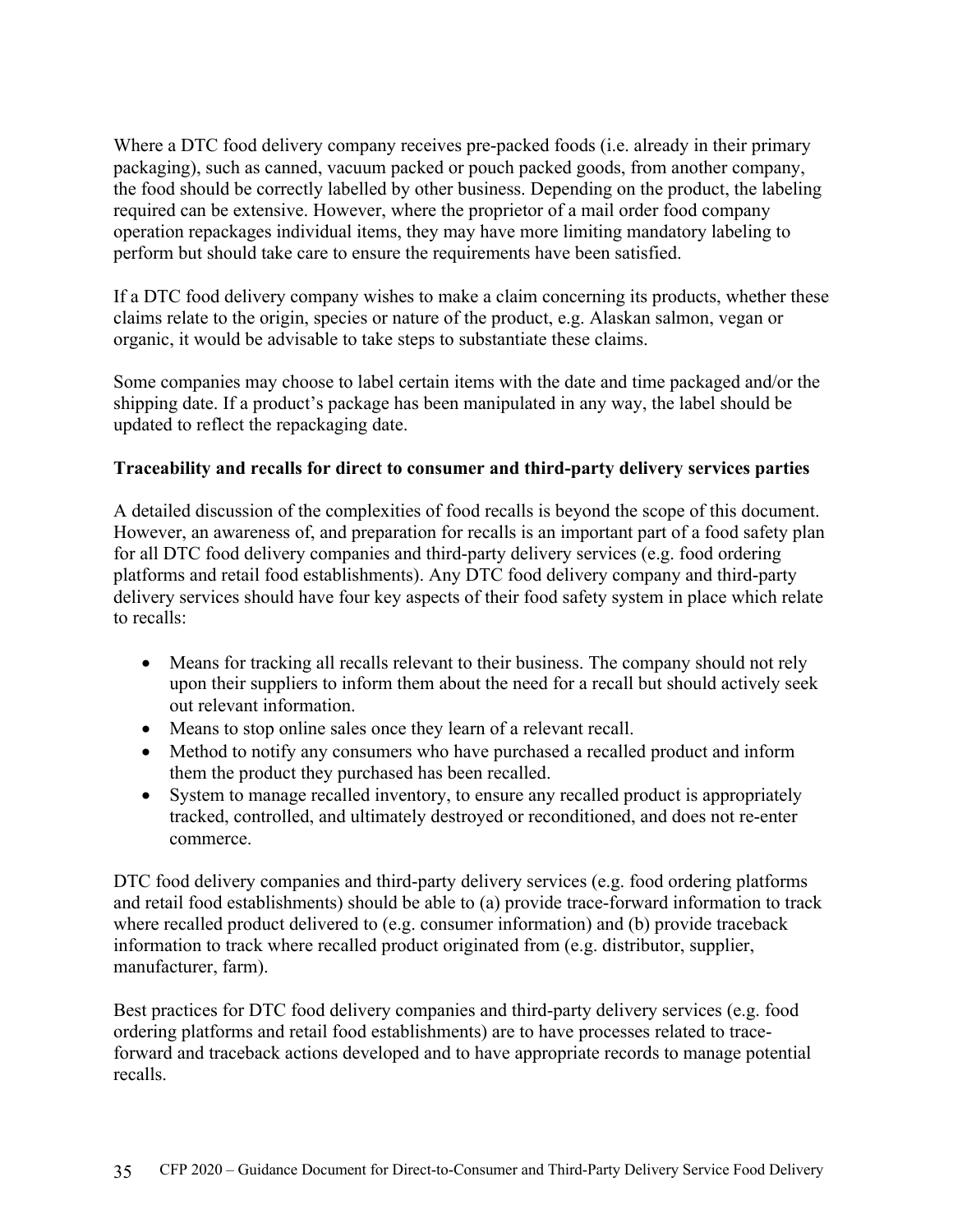More information regarding recalls is available on both FDA and USDA FSIS websites. A brief description of this information follows below.

## **FDA recalls**

Recalls are actions taken by a firm to remove a product from the market. Recalls may be conducted on a firm's own initiative, by FDA request, or by FDA order under their statutory authority. FDA divides recalls into four categories:

- Class I recall: a situation in which there is a reasonable probability that the use of or exposure to a violative product will cause serious adverse health consequences or death.
- Class II recall: a situation in which use of or exposure to a violative product may cause temporary or medically reversible adverse health consequences or where the probability of serious adverse health consequences is remote.
- Class III recall: a situation in which use of or exposure to a violative product is not likely to cause adverse health consequences.
- Market withdrawal: when a product has a minor violation that would not be subject to FDA legal action it may be withdrawn from commerce. The firm removes the product from the market or corrects the violation.

For additional recall information, see recall Regulations in 21 CFR Part 7: https://www.accessdata.fda.gov/scripts/cdrh/cfdocs/cfCFR/CFRSearch.cfm?CFRPart=7&show  $FR=1$ 

## **USDA FSIS recalls**

FSIS recalls are initiated by the manufacturer or distributor of the meat or poultry product, sometimes at the request of FSIS. All FSIS recalls are voluntary. However, if a company refuses to recall its products, then FSIS has the legal authority to detain and seize any products that are in commerce.

FSIS notifies the public through a Recall Release for Class I and Class II recalls, and issues a Recall Notification Report (RNR) for Class III recall issues. The definitions for FSIS Class I, II and III recalls are slightly different than for FDA products, and are summarized below:

- Class I: involves a health hazard situation in which there is a reasonable probability that eating the food will cause health problems or death.
- Class II: involves a potential health hazard situation in which there is a remote probability of adverse health consequences from eating the food.
- Class III: involves a situation in which eating the food will not cause adverse health consequences.

For more USDA FSIS information on recalls:

https://www.fsis.usda.gov/wps/portal/fsis/topics/recalls-and-public-health-alerts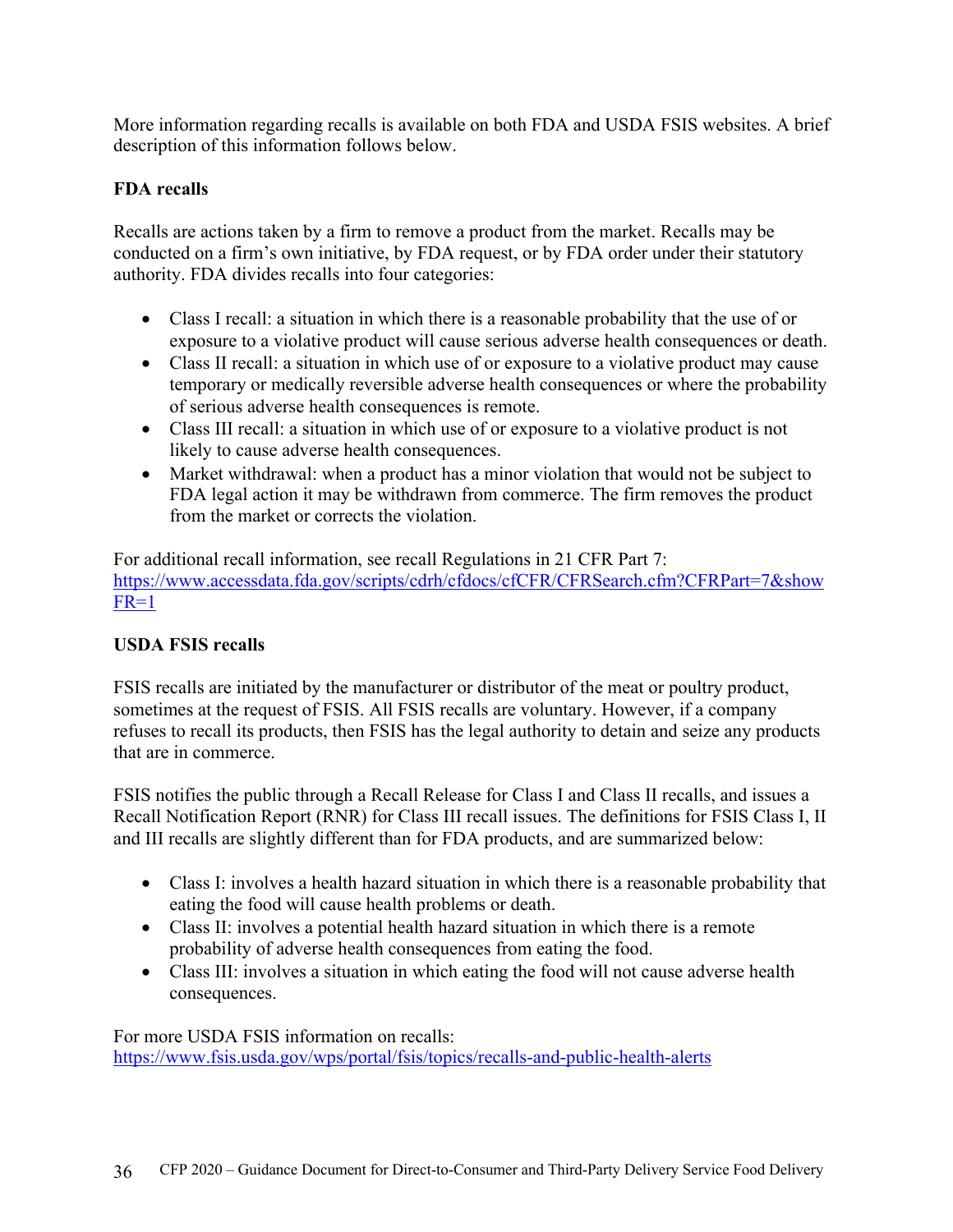## **B. Other resources**

## **Relevant resources regarding temperature control**

- 2017 FDA Food Code Chapter 3 (Food), especially the section 3-5: Limitation of growth of organisms of public health concern https://www.fda.gov/downloads/Food/GuidanceRegulation/RetailFoodProtection/FoodCod e/UCM595140.pdf
- FDA Draft Guidance for Industry: Hazard Analysis and Risk-Based Preventive Controls for Human Food https://www.fda.gov/Food/GuidanceRegulation/GuidanceDocumentsRegulatoryInformatio n/ucm517412.htm
- FDA Fish and Fishery Products Hazards and Controls Guidance https://www.fda.gov/Food/GuidanceRegulation/GuidanceDocumentsRegulatoryInformatio n/Seafood/ucm2018426.htm
- USDA Food Safety Information: Mail Order Food Safety https://www.fsis.usda.gov/wps/wcm/connect/9020369a-247f-423c-8486- 7e31ca6bcfc3/Mail\_Order\_Food\_Safety.pdf?MOD=AJPERES
- Centers for Disease Control and Prevention: Tips for Meal Kit and Food Delivery Safety https://www.cdc.gov/foodsafety/communication/food-safety-meal-kits.html
- Some states may have specific requirements for DTC or TPD food temperature control. Contact the state department that has jurisdiction over food regulations for details. Contact information for state departments of health and agriculture can be found at https://www.foodsafety.gov/about

## **Relevant resources regarding pathogen growth risk**

- US FDA Hazard Analysis Critical Control Point (HACCP) guidance https://www.fda.gov/Food/GuidanceRegulation/HACCP/default.htm
- FSIS Compliance Guideline HACCP Systems validation April 2015 https://www.fsis.usda.gov/wps/wcm/connect/a70bb780-e1ff-4a35-9a9a-3fb40c8fe584/HACCP\_Systems\_Validation.pdf?MOD=AJPERES
- FDA Guidance for Industry: Control of *Listeria monocytogenes* in refrigerated or frozen ready-to-eat-food https://www.fda.gov/food/guidanceregulation/guidancedocumentsregulatoryinformation/uc m073110.htm
- CFP Emergency Action Plan for Retail Food Establishments http://www.foodprotect.org/media/guide/Emergency%20Action%20Plan%20for%20Retail %20food%20Est.pdf
- USDA Pathogen Modeling Program https://pmp.errc.ars.usda.gov/PMPOnline.aspx
- ComBase Predictor http://browser.combase.cc/ComBase\_Predictor.aspx?model=1

## **Procedures for taking food temperatures**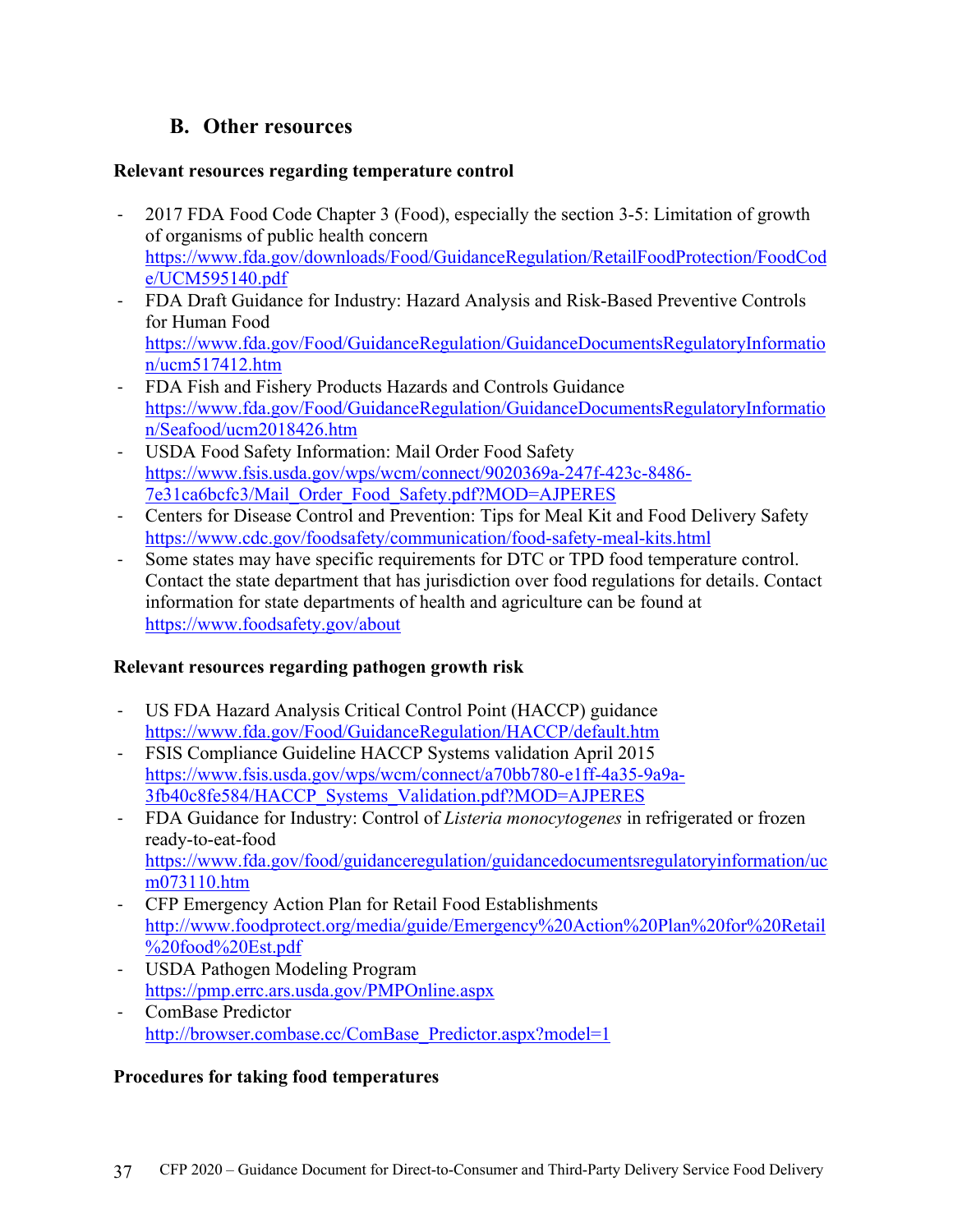The Food Code Annex 5, entitled "Conducting Risk-Based Inspections includes relevant information on temperature measurement in sections related to assessing temperatures (pages 608-612).

Several different types of thermometers are used to monitor the temperature of foods, including: bi-metal stemmed, digital, thermocouple and infrared types. Depending on their specific usage, these devices have advantages and disadvantages as described below.

| <b>Type of Hand Held</b><br><b>Thermometer</b> | <b>Advantages</b>                                                                                                       | <b>Disadvantages</b>                                                                                                                        |
|------------------------------------------------|-------------------------------------------------------------------------------------------------------------------------|---------------------------------------------------------------------------------------------------------------------------------------------|
| Bi-Metal                                       | Small $-$ fits in pocket<br>Inexpensive<br>Can be calibrated                                                            | Requires frequent calibration<br>Slow response time<br>Not suitable for thin foods<br>Narrow range (0 to $+220^{\circ}F$ )<br>Less accurate |
| Digital                                        | $LCD$ display – easy to read<br>Wide temp range $(-50)$ to<br>$+300$ °F)<br>Sensor located at tip<br>Fast response time | Sensor located $2\frac{1}{2}$ from tip<br>Most require manufacturer<br>calibration<br>Require batteries                                     |
| Thermocouple                                   | Very wide temp range (-60<br>to $+2000$ °F)<br>Fast response time<br>Very accurate<br>Ideal for all food temp's         | Must be factory calibrated<br>Expensive                                                                                                     |
| Infrared                                       | Fast response time<br>Wide temp range $(-25)$ to<br>$+900^{\circ}F$<br>Food contact not required<br>Non-destructive     | Measures surface temperatures<br>only<br>Used only as temperature<br>indicator<br>Not suitable for regulatory<br>purposes                   |

Employees preparing food within the DTC food delivery company prior to shipment should be trained on correct application, how to properly use and how to maintain the instruments to ensure they work properly. Thermometers need to be washed, rinsed, sanitized and air dried before and after use to prevent cross-contamination.

Any food temperature measuring devices should be readily accessible for use and stored in a clean manner. Regulatory guidance suggests food temperature measuring devices be calibrated in accordance with manufacturer's specifications (including frequency and method of calibration) to ensure their accuracy.

TCS food temperatures should be monitored and controlled in the following stages:

• Receiving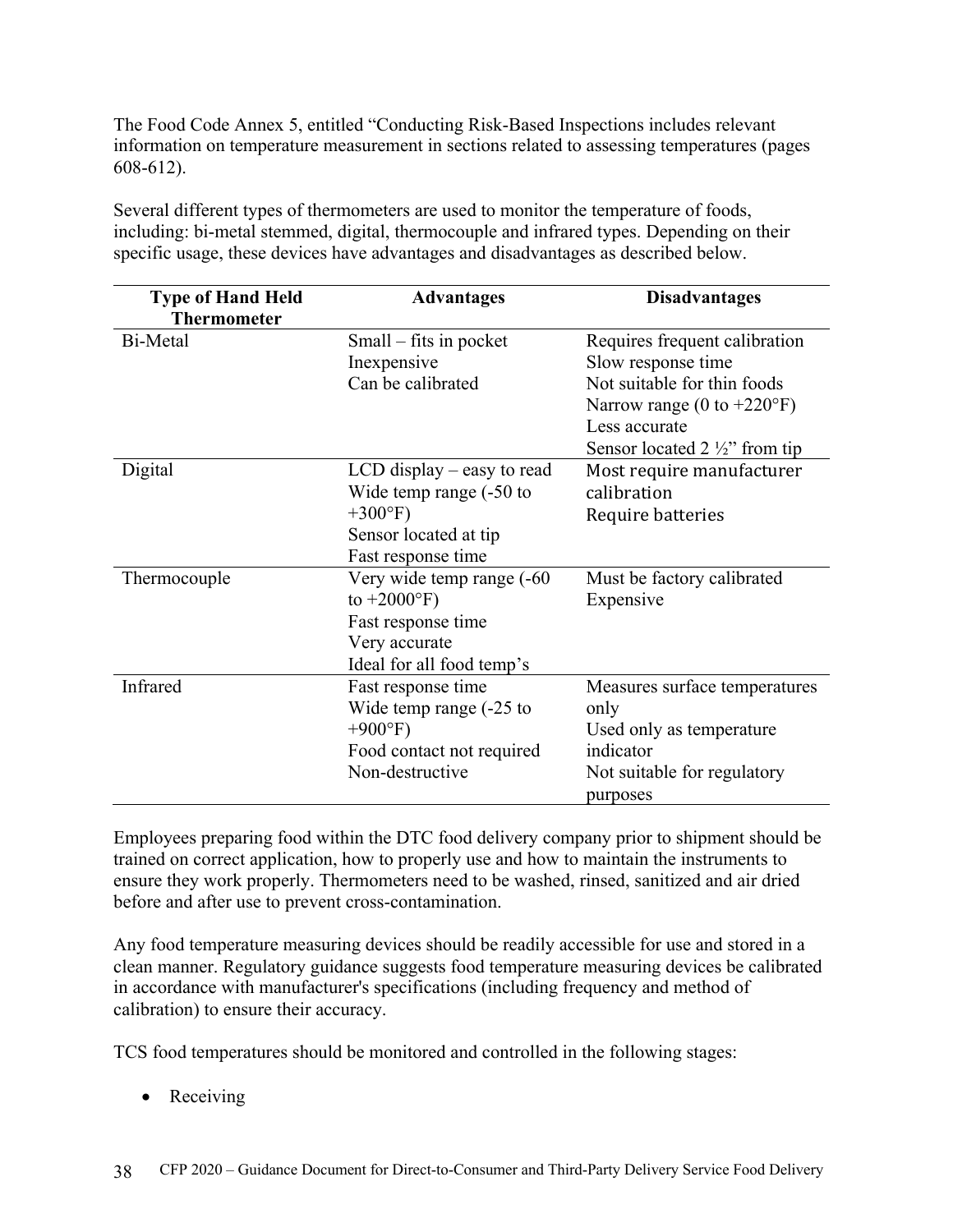- Refrigerated storage
- Freezer storage
- Cooking
- Hot and cold holding
- Cooling
- Reheating
- Packing
- Mailing/Transport

Temperatures should be measured and recorded at appropriate frequencies and corrective actions should be taken when deviations are identified.

The FDA Model Food Code temperatures are given in Part 3-2, 3-4 and 3-5. However, mail order food companies should check with local jurisdictions for any local variations.